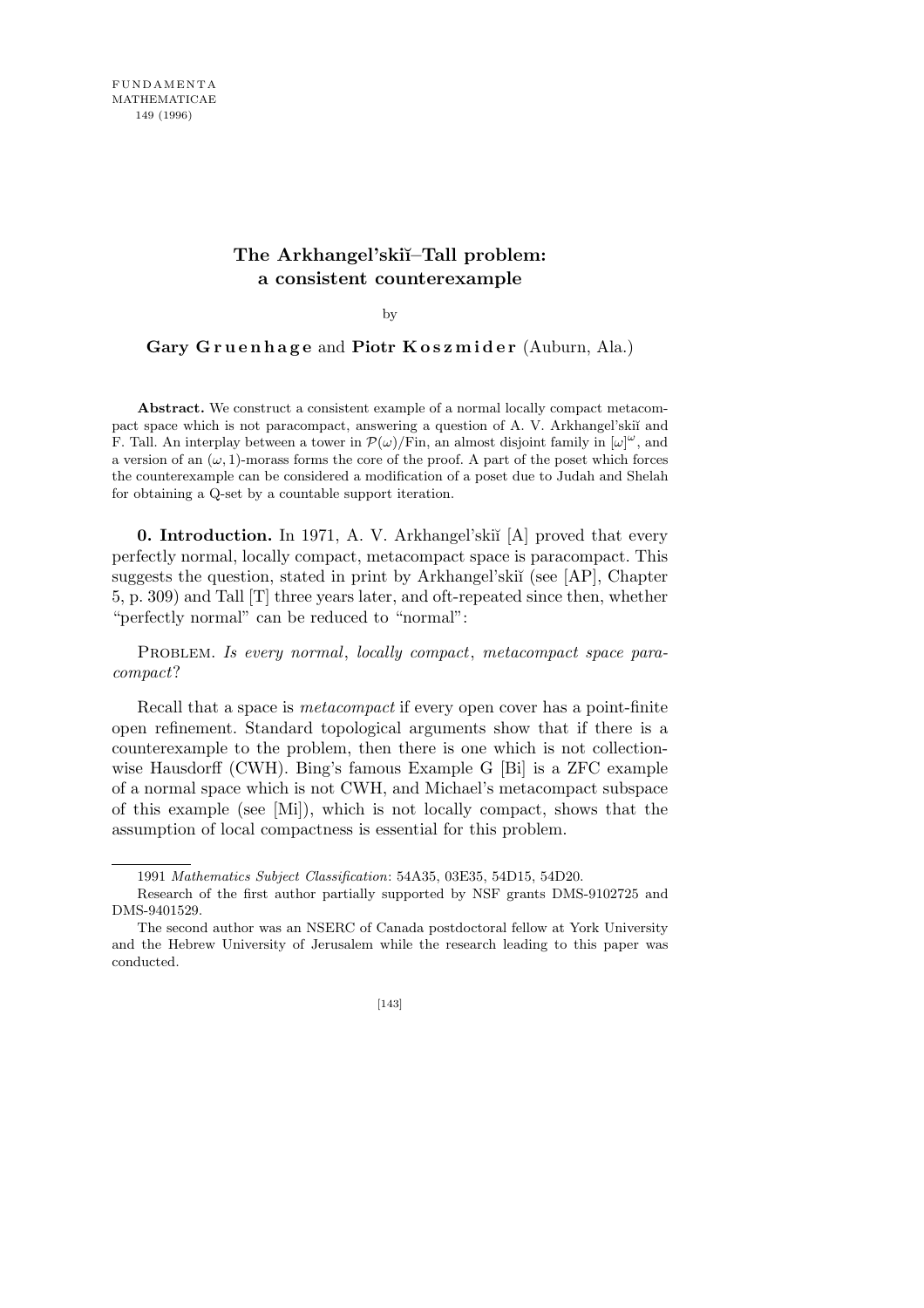S. Watson  $[W_1]$  obtained the first consistency result on the problem: he showed that in Gödel's constructible universe  $L$ , normal locally compact spaces are collectionwise Hausdorff, and so  $V = L$  implies that the answer is "yes". The answer is also positive in a model obtained by adding supercompact many Cohen or random reals, because there normal locally compact spaces are collectionwise normal [B]. P. Daniels [D] showed the answer is positive in ZFC if "metacompact" is strengthened to "boundedly metacompact", i.e., every open cover has an open refinement such that for some positive integer *n* each point is in at most *n* elements of the refinement. In a forthcoming paper [GK], the authors show that  $MA_{\sigma\text{-centered}}(\omega_1)$  also implies a positive answer to the problem, and that  $MA(\omega_1)$  implies that the answer is positive even if "metacompact" is weakened to "metalindelöf" (i.e., every open cover has a point-countable open refinement).

In this paper we complete the solution to the problem by showing that, if ZFC is consistent, then it is consistent with ZFC that there is a normal locally compact metacompact space which is not paracompact. This result, as well as the aforementioned MA results, had its origins in the study of a paper of Watson  $[W_2]$  in which he constructs consistent examples of normal locally compact metalindelöf spaces which are not paracompact.

The rough idea of Watson's examples is to take a normal locally compact non-collectionwise Hausdorff space of the form  $D \cup I$ , where  $D$  is a closed discrete set and *I* is a set of isolated points (e.g., the Cantor tree space over a Q-set), replace the isolated points with copies of suitably chosen compact spaces, and define a neighborhood of a point in  $d \in D$  to be a tail of a suitably chosen sequence of clopen sets in the compact spaces corresponding to a sequence of isolated points converging to *d*.

By deciding in advance that the space of the form *D∪I* that we are going to use is a space obtained in a standard way from an almost disjoint family of subsets of  $\omega$ , so  $I = \omega$  for our example, and also deciding that we will replace an isolated point *n* with the space  $\omega_1^{\leq n}$  $\frac{1}{1}$ <sup>n</sup> of sequences of length  $\leq n$  of countable ordinals endowed with a natural compact Hausdorff topology, we are able to reduce the problem of obtaining a counterexample to a certain combinatorial statement. This is done in Section 1. In Section 2 we prove these combinatorics relatively consistent with ZFC.

Our proof is rather lengthy, so we give here a brief description of the key ideas. The set for our example is  $\omega_1 \cup \bigcup_{n<\omega} K_n$ , where  $K_n$  is a copy of *ω ≤n*  $\frac{1}{1}$ <sup>n</sup>. The  $K_n$ 's are disjoint clopen subsets of the example, and are given the compact Hausdorff topology generated by sets of the form

$$
V(\sigma)=\{\tau\in\omega_1^{\leq n}:\sigma\subseteq\tau\}
$$

and their complements. Each  $\alpha \in \omega_1$  is associated with a certain  $X_\alpha \subset \omega$ such that the collection  $\mathcal{X} = \{X_\alpha : \alpha < \omega_1\}$  is almost disjoint. To define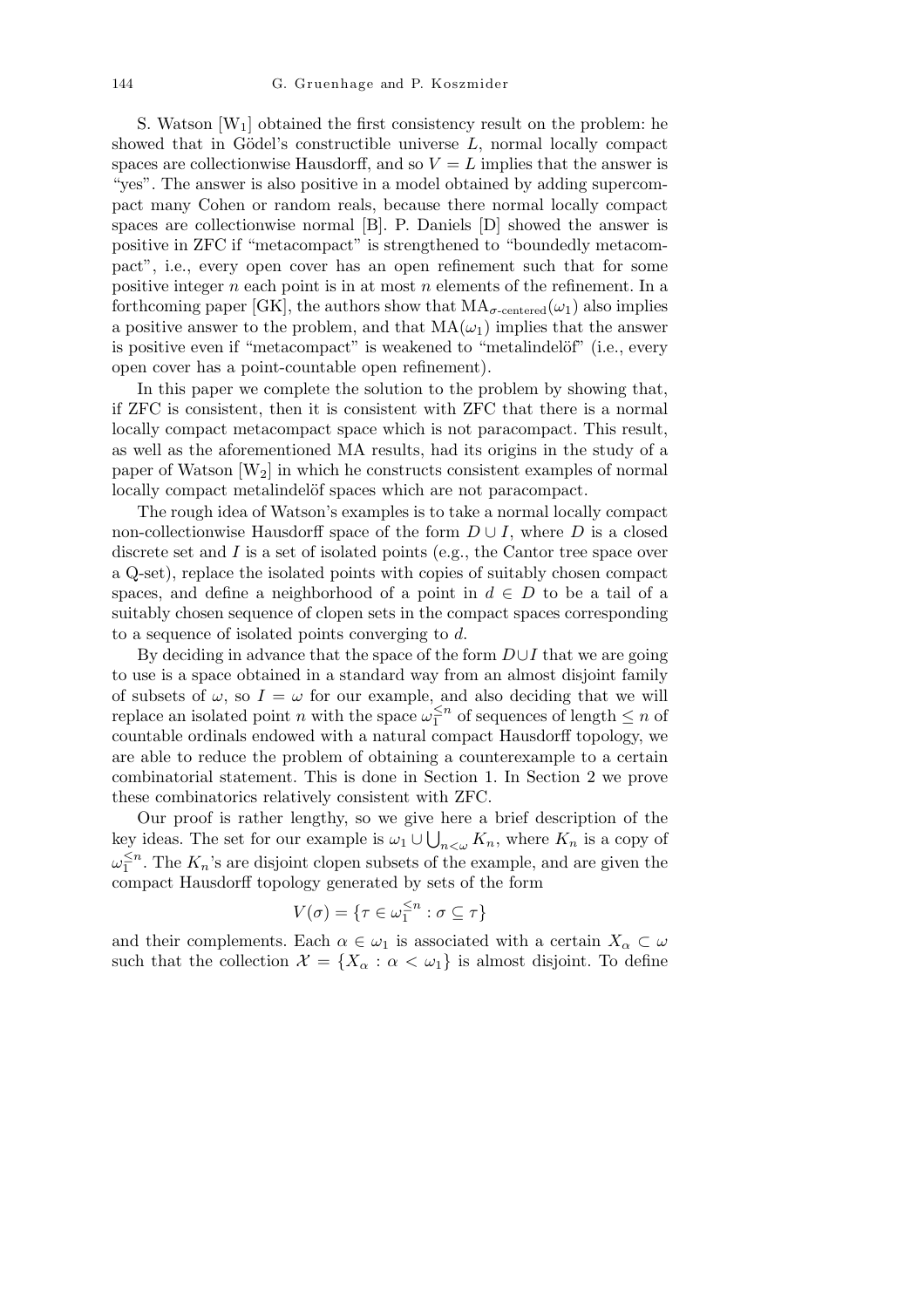a neighborhood of the point  $\alpha$  in the closed discrete set  $\omega_1$ , we first choose  $\sigma_{\alpha,n} \in \omega_1^{\leq n}$  $\frac{1}{1}$  for  $n \in X_\alpha$ . Then the *k*<sup>th</sup> basic (cl)open neighborhood of  $\alpha$  is  $\alpha_{\alpha,n} \in \omega_1^-$  for  $n \in \Lambda_\alpha$ . Then the *K*th basic (cr)open heighborhood of  $\alpha$  is  $\{\alpha\} \cup \bigcup_{n \in X_\alpha \setminus k} V(\sigma_{\alpha,n})$ , where we consider  $V(\sigma_{\alpha,n})$  as a subset of  $K_n$ . The space is Hausdorff because the  $X_{\alpha}$ 's are almost disjoint. Since the  $V(\sigma)$ 's are compact and point-finite, the resulting space is locally compact and metacompact. The set  $\omega_1$  is an uncountable closed discrete subset of the space. Since the space has a  $\sigma$ -compact dense subset, every locally finite collection of open sets must be countable, and it follows that the space cannot be paracompact.

So it remains to make the space normal somehow. We get the closed discrete set  $\omega_1$  to be normalized (i.e., every pair of disjoint subsets of it can be put into disjoint open sets) by making  $\mathcal X$  "separated" in the following sense:

(\*)  $\forall A \subset \omega_1 \; \exists u \subset \omega \; [\forall \alpha \in A \; (X_\alpha \subset^* u) \& \forall \alpha \in \omega_1 \setminus A \; (X_\alpha \cap u =^* \emptyset)].$ 

Separated families can easily be obtained from a Q-set (see, e.g., [vD]), and in fact condition (\*) implies that  $\mathcal X$  is a Q-set in the Cantor set  $2^\omega$ , where a subset of  $\omega$  is identified with its characteristic function.

Having the closed discrete set normalized is not enough for normality of the space, however. We must also be able to separate pairs  $H, K$  of disjoint closed sets where  $H = \omega_1$ . This normality turns out to be the more complicated one to analyze and obtain. The way we choose the sequences  $\sigma_{\alpha,n}$ in  $\omega_1^{\leq n}$  $\frac{1}{1}$ <sup>n</sup> is important: we use a family  $\mathcal{F} =$ y.<br>''  $n<sub>\omega</sub>$ *F<sub>n</sub>* of finite subsets of  $\omega_1$ having the following properties (among others... —see Definition 5;  $\mathcal F$  may be considered a weakening of Velleman's  $(\omega, 1)$ -morass [V]):

(i) *F* is directed and cofinal in  $([\omega_1]^{<\omega}, \subseteq)$ .

(ii)  $|F| = n$  for every  $F \in \mathcal{F}_n$ .

(iii) If  $F, G \in \mathcal{F}_n$  and  $\alpha \in F \cap G$ , then  $F \cap \alpha = G \cap \alpha$ .

(iv) If  $F \in \mathcal{F}_n$ ,  $G \in \mathcal{F}_m$ ,  $\alpha \in F \cap G$ , and  $n < m$ , then  $\alpha \cap F \subseteq \alpha \cap G$ .

We then define  $\sigma_{\alpha,n}$  to be the increasing enumeration of  $F \cap (\alpha + 1)$ , where  $\alpha \in F \in \mathcal{F}_n$  (if there exists  $F \in \mathcal{F}_n$  containing  $\alpha$ ). It follows from this definition that:

(a) If  $\beta < \alpha$  and both  $\sigma_{\beta,n}$  and  $\sigma_{\alpha,n}$  are defined, then  $\sigma_{\beta,n} \subset \sigma_{\alpha,n}$ .

(b) The function  $m(\cdot, \alpha) : \alpha \to \omega$ , where  $m(\beta, \alpha)$  is the least *m* such that *β* and *α* are both contained in some  $F \in \mathcal{F}_m$ , is finite-to-one.

(c) If  $n \geq m(\beta, \alpha)$  and  $\alpha \in \bigcup \mathcal{F}_n$ , then both  $\sigma_{\beta,n}$  and  $\sigma_{\alpha,n}$  are defined and  $\sigma_{\beta,n} \subset \sigma_{\alpha,n}$ .

(d) If  $\beta < \delta < \alpha$  and  $k \ge \max\{m(\beta,\delta), m(\delta,\alpha)\}\)$ , then  $\alpha \in F \in \mathcal{F}_k$ implies *β, δ ∈ F*.

The properties of this "coloring" *m* of  $[\omega_1]^2$  are reminiscent of some colorings of Todorčević (see [To]). The advantage of using the above method of choosing the  $\sigma_{\alpha,n}$ 's is that we can now state just in terms of *m* and the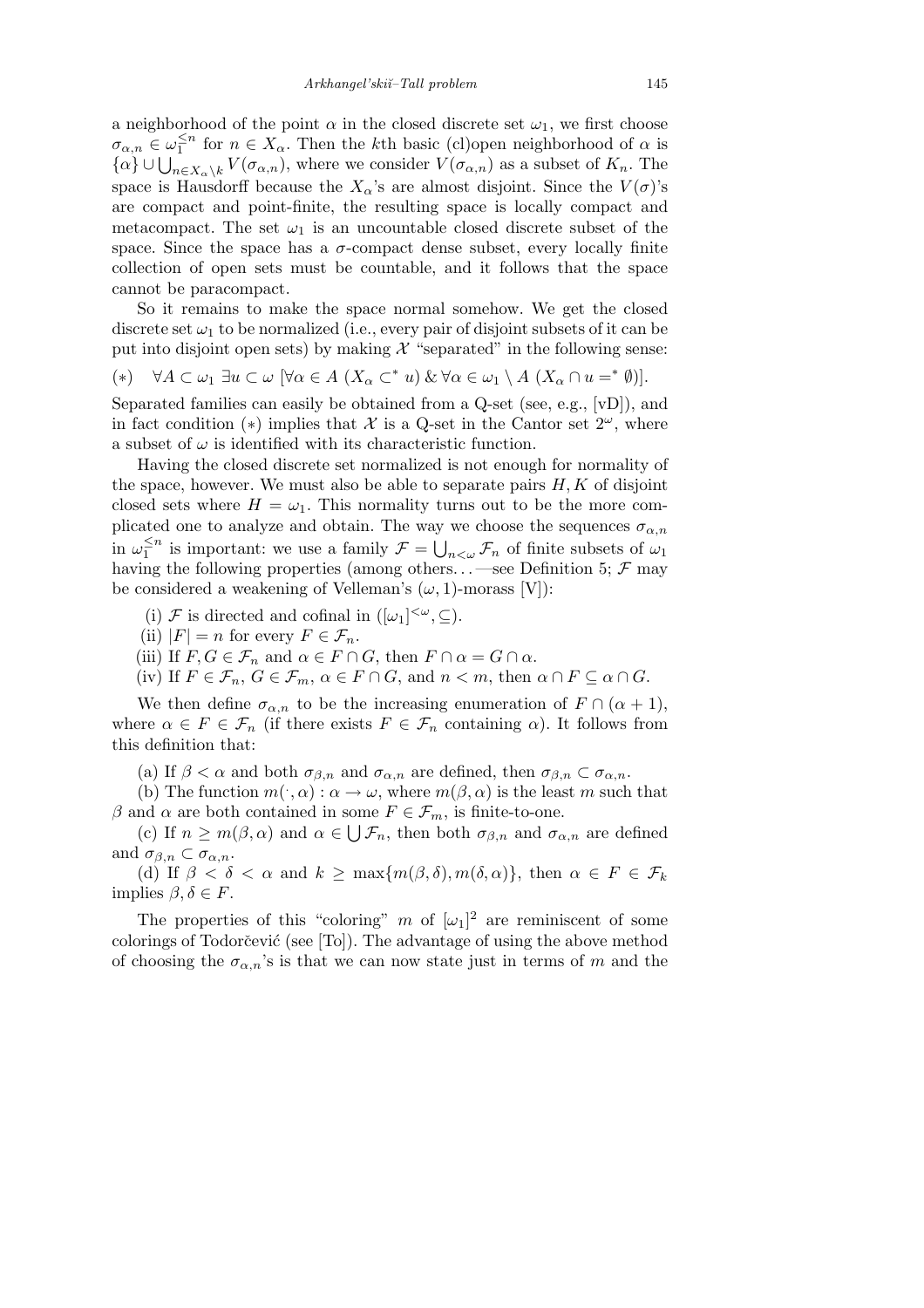almost disjoint family  $\mathcal X$  the final combinatorial condition needed to make the space normal (see Proposition 1 and the Reduction Lemma 9):

$$
(**) \qquad \forall A \subseteq \omega_1 \ \exists B \in [A]^{\omega} \ \forall \alpha \in A \ \Big[ X_{\alpha} \subseteq^* \bigcup_{\beta \in B} (X_{\beta} - m(\beta, \alpha)) \Big].
$$

If one translates condition (*∗∗*) to see what it means for the topology of the space, it says (a bit more than) "given any collection of neighborhoods of some subset *A* of the closed discrete set  $\omega_1$ , some countable subcollection covers a neighborhood of every point (except for the point itself) of *A*". So it is a kind of "hereditarily Lindelöf" property. The finite-to-one function also enables one to "chop off" the countable subcollection so that only finitely many meet any fixed  $K_n$ , hence the union has no limit points outside of the closed discrete set. It is just what is needed for separating pairs of closed sets, one of which is contained in the closed discrete set and the other disjoint from it.

Our task then is to build an almost disjoint collection  $\mathcal X$  and a collection *F* of finite subsets of  $\omega_1$  so that (\*) and (\*\*) are satisfied. Now for (\*) essentially we need a Q-set, but it turns out that the usual methods for producing a Q-set destroy (\*\*). For example,  $MA(\omega_1)$  destroys (\*\*), and so does any uncountable finite support iterated forcing. So we turn to a method due to Judah and Shelah [JS] for forcing a Q-set by a countable support iteration. The first stage of the Judah–Shelah poset is a countably closed poset adding a tower (i.e., an almost increasing family)  ${Y_\alpha : \alpha < \omega_1}$  of subsets of  $\omega$ . Then the "rings"  $X_{\alpha} = Y_{\alpha+1} \setminus Y_{\alpha}$  of the tower form an almost disjoint family. This first stage is followed by an *ω*2-stage iteration, each factor of which "separates" this almost disjoint family with respect to some subset *A* of  $\omega_1$  that has appeared by that stage, and so that after  $\omega_2$  steps the family has property  $(*)$ . Assuming CH, the poset is proper and  $\omega_2$ -c.c., so cardinals are preserved. The continuum is  $\omega_2$  in the extension.

An  $(\omega, 1)$ -morass, and hence a collection  $\mathcal F$  satisfying the conditions  $(i)$ –(iv) above, exists in ZFC. However, using an  $\mathcal F$  from the ground model seems not to give us enough control to prove (*∗∗*). So we add to the first coordinate of the Judah–Shelah poset another factor which adds a generic *F*. Finally, it turns out that the growth of the functions  $g_\alpha : X_\alpha \to \omega$ , where  $g_{\alpha}(n)$  is the length of  $\sigma_{\alpha,n}$ , needs to be controlled. By (ii) in the list of properties of *F*,  $g_{\alpha}(n) \leq n$ . If nothing is done about it, these  $g_{\alpha}$ 's will be unbounded below the identity, and we can show that this destroys (*∗∗*) (in this particular forcing extension*. . .* ; we know of no intrinsic reason why this should be true in general). So we add a third coordinate to the first factor of the forcing which essentially makes the  $g_\alpha$ 's the left half of a Hausdorff gap. This turns out to give us just enough control over everything to prove that (*∗∗*) holds in the final model.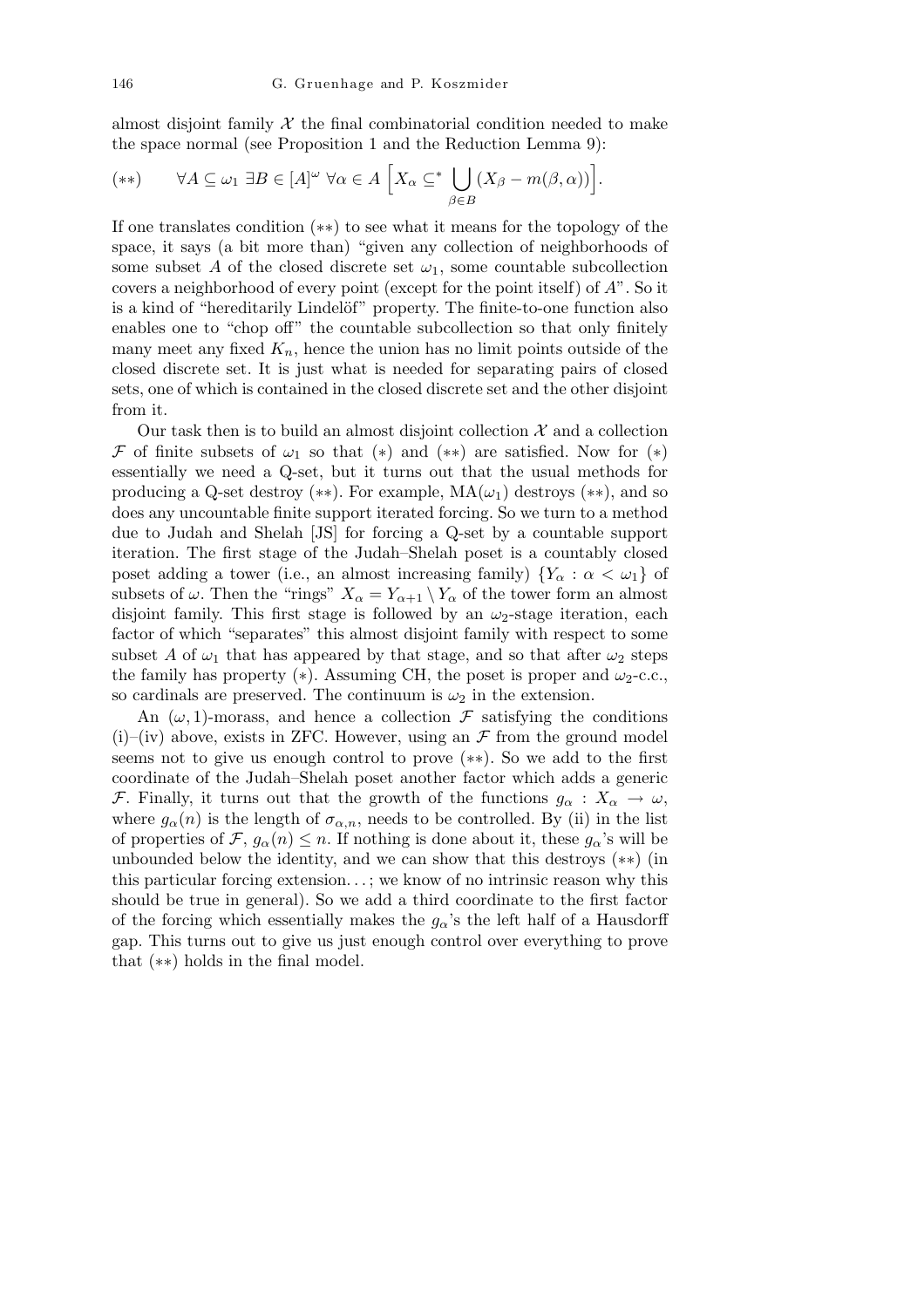## **1. Reduction to combinatorics**

PROPOSITION 1. *Suppose we have an almost disjoint family*  ${X_\alpha}$ :  $\alpha \in \omega_1$ *f of infinite subsets of*  $\omega$ *, and for each*  $\alpha \in \omega_1$  *and*  $n \in X_\alpha$  *we have an assigned*  $\sigma_{\alpha,n} \in \omega_1^{\leq n}$  $\frac{1}{1}$ <sup>n</sup> such that the following conditions hold:

(i) *For every*  $A \subseteq \omega_1$ , *there is*  $u \subseteq \omega$  *such that*  $u \cap X_\alpha$  *is finite if*  $\alpha \notin A$ , *and*  $X_{\alpha} - u$  *is finite if*  $\alpha \in A$ *.* 

(ii) *For every*  $n \in \omega$  *and*  $\sigma \in \omega_1^{\leq n}$  $\frac{\leq n}{1}$ , the set  $\{\alpha : \sigma_{\alpha,n} = \sigma\}$  is finite.

(iii) *For every*  $A \subseteq \omega_1$  *there is a countable*  $B \subseteq A$  *and a finite-to-one function*  $f : B \to \omega$  *such that for every*  $\alpha \in A$ , *for sufficiently large*  $n \in X_\alpha$ , *there is*  $\beta \in B$  *with*  $n \in X_{\beta} - f(\beta)$  *and*  $\sigma_{\alpha,n} \supseteq \sigma_{\beta,n}$ *.* 

*Then there is a normal locally compact metacompact space which is not paracompact.*

P r o o f. First we define a compact Hausdorff topology on the set  $\omega_1^{\leq n}$  $\frac{5}{1}^n$ . If *σ* ∈  $ω_1^{\leq n}$  $\frac{\leq n}{1}$ , let  $V(\sigma) = \{\tau \in \omega_1^{\leq n}\}$  $\frac{\leq n}{1}$ :  $\tau \supseteq \sigma$ . The  $V(\sigma)$ 's and their complements form a subbase for a Hausdorff topology on  $\omega_1^{\leq n}$ . 1

We show that  $\omega_1^{\leq n}$  $\frac{\leq n}{1}$  is compact. First,  $\omega_1^{\leq 0}$  $\frac{1}{1}$  is a single point. If  $\alpha \in \omega_1$ , it is easy to see that the clopen set  $V(\langle \alpha \rangle)$  in  $\omega_1^{\leq n+1}$  $\frac{\leq n+1}{1}$  is a copy of  $\omega_1^{\leq n}$  $\frac{1}{1}$ <sup>n</sup>. Also, every neighborhood of the empty sequence in  $\omega_1^{\leq n+1}$  $\frac{1}{1}^{n+1}$  contains all but finitely many *V*( $\langle \alpha \rangle$ )'s. So  $\omega_1^{\leq n+1}$  $\frac{\leq n+1}{1}$  is the one-point compactification of  $\omega_1$ -many copies of *ω ≤n*  $\frac{\leq n}{1}$ . It follows by induction that each  $\omega_1^{\leq n}$  $\frac{1}{1}^n$  is compact.

Let us note that each  $V(\sigma)$  is a clopen, hence compact, subset of  $\omega_1^{\leq n}$  $\frac{6}{1}$ . Also,  $\tau \in V(\sigma)$  if and only if  $\sigma \subseteq \tau$ , so the collection of all  $V(\sigma)$ 's is point-finite.

Now we define the space *X*. Let  $K_n$  be a copy of  $\omega_1^{\leq n}$ a copy of  $\omega_1^{\leq n}$  such that  $K_0, K_1$ , *K*<sub>2</sub>,... are disjoint. The set for *X* is  $\omega_1 \cup \bigcup_{n \in \omega} K_n$ . Each  $K_n$  is a clopen subspace of *X* with the topology described above. The *k*th neighborhood of the point  $\alpha \in \omega_1$  is the set

$$
U(\alpha,k) = \{\alpha\} \cup \bigcup \{V(\sigma_{\alpha,n}) : n \in X_{\alpha} - k\},\
$$

where by  $V(\sigma_{\alpha,n})$  we mean the copy of  $\{\tau \in \omega_1^{\leq n}\}$  $\frac{\leq n}{1}$ :  $\tau \supseteq \sigma_{\alpha,n}$ } in  $K_n$ .

The space *X* is clearly locally compact, and  $\omega_1$  is a closed discrete subset of X. We prove X is not paracompact. Suppose it were. Then  $\omega_1$  would have a discrete separation in *X*, so there would exist a function  $g: \omega_1 \to \omega$  such that  $\{U(\alpha, g(\alpha)) : \alpha < \omega_1\}$  is a closed discrete collection. For each  $\alpha$ , find  $n(\alpha) \in X_\alpha - g(\alpha)$ . There is  $n \in \omega$  and an infinite subset *W* of  $\omega_1$  with  $n(\alpha) = n$  for every  $\alpha \in W$ . Then  $\{V(\sigma_{\alpha,n}) : \alpha \in W\}$  is an infinite closed discrete collection of sets in the compact space  $K_n$ , contradiction.

We show X is metacompact. Let  $\mathcal U$  be any open cover of X. For each  $\alpha < \omega_1$ , let  $g(\alpha) \in \omega$  be such that  $U(\alpha, g(\alpha))$  is contained in some member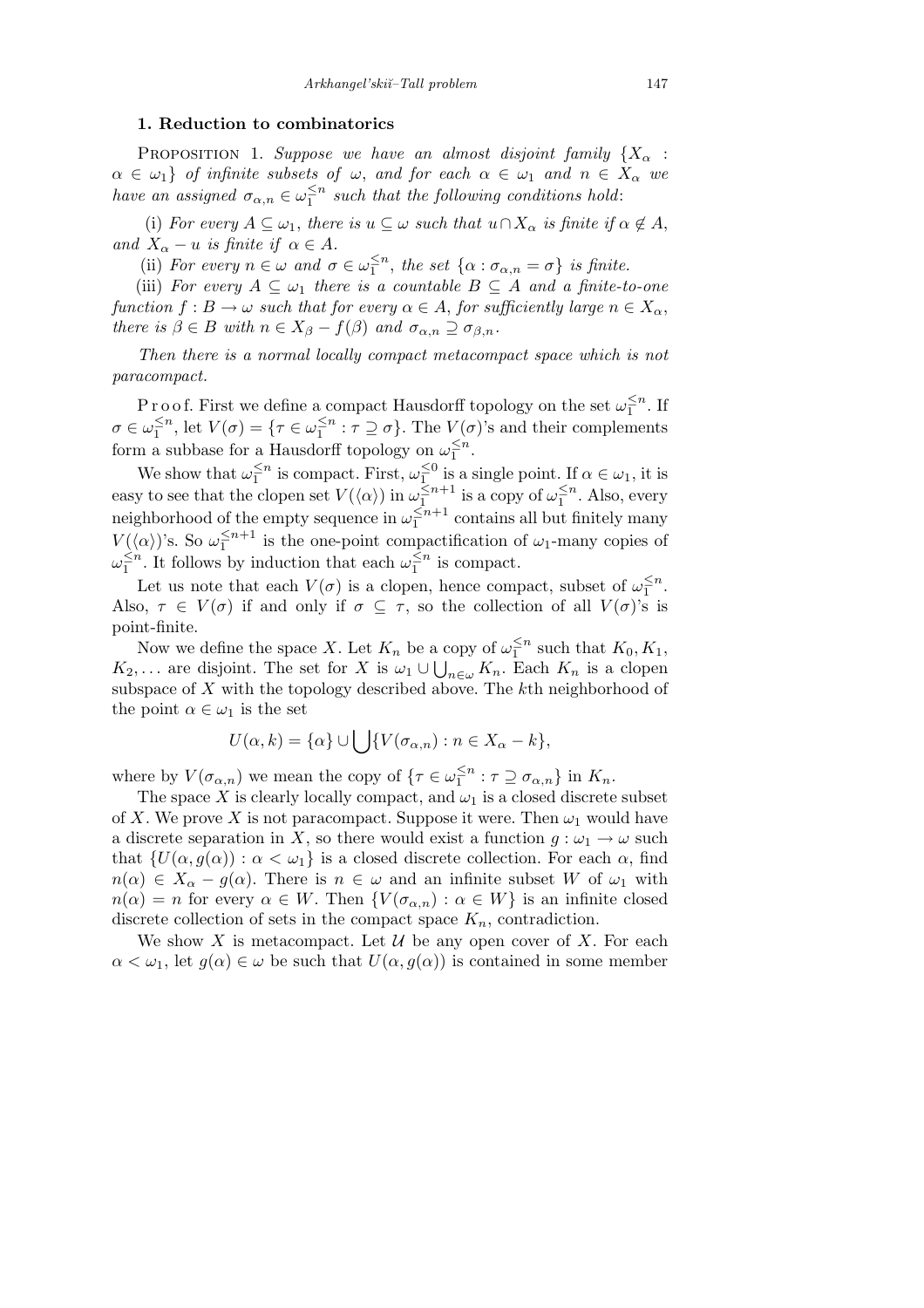of *U*. If  $\sigma \in K_n \cap U(\alpha, g(\alpha))$ , then  $\sigma_{\alpha,n} \subseteq \sigma$ . It follows that the collection  $V = \{U(\alpha, g(\alpha)) : \alpha < \omega_1\}$  is point-finite. For each  $n \in \omega$ , there is a finite collection  $W_n$  of clopen subsets of  $K_n$  refining  $U$  and covering  $K_n$ . Then *V* ∪  $\bigcup_{n\in\omega}$  *W<sub>n</sub>* is a point-finite clopen refinement of *U*.

It remains to prove *X* is normal. Let *H* and *J* be disjoint closed sets. By a standard subtraction argument it suffices to show that *H* can be covered by countably many open sets whose closures miss  $J$ . Since  $K_n$  is a compact clopen subspace of *X*, there is a clopen subset of  $K_n$  containing  $H \cap K_n$ and missing  $J \cap K_n$ . Thus it remains to cover  $H \cap \omega_1$ . Let  $u \subseteq \omega$  be such that  $X_\alpha \cap u$  is finite for every  $\alpha \in H \cap \omega_1$ , and  $X_\alpha - u$  is finite for every  $\alpha \notin H$ . For each  $\alpha \in H \cap \omega_1$ , choose  $g(\alpha) \in \omega$  such that  $g(\alpha) \supseteq X_\alpha \cap u$  and  $U(\alpha, g(\alpha)) \cap J = \emptyset$ .

Let  $A_m = \{ \alpha \in H \cap \omega_1 : g(\alpha) = m \}$ . We will finish the proof by showing that  $A_m$  is contained in an open set *V* whose closure misses *J*. Let  $B \subseteq A_m$ and  $f : B \to \omega$  be as in condition (iii) applied with  $A = A_m$ . For  $\beta \in B$ , let  $h(\beta) = \max\{f(\beta), m\}$ , and let  $V = A_m \cup \bigcup\{U(\beta, h(\beta)) : \beta \in B\}$ .

To show *V* is open, consider  $\alpha \in A_m$ . There is  $k \in \omega - m$  such that, for every  $n \in X_\alpha - k$ , there is  $\beta \in B$  with  $n \in X_\beta - f(\beta)$  and  $\sigma_{\alpha,n} \supseteq \sigma_{\beta,n}$ . Thus the copy of  $V(\sigma_{\alpha,n})$  in  $K_n$  is contained in the copy of  $V(\sigma_{\beta,n})$ , which in turn is contained in *V* (since  $n \ge \max\{f(\beta), m\} = h(\beta)$ ). It follows that  $U(\alpha, k) \subseteq V$ .

Finally, we show that the closure of *V* misses *J*. Since  $h(\beta) \geq m = g(\beta)$ for  $\beta \in B$ , it is clear that *V* misses *J*. Since *f* is finite-to-one on *B*, for fixed *n* only finitely many  $U(\beta, h(\beta))$ 's for  $\beta \in B$  meet  $K_n$ . So  $K_n \cap V$  is clopen. It remains to prove that if  $\alpha \in J \cap \omega_1$ , then  $\alpha$  is not in the closure of *V*. There is  $k \in \omega$  such that  $X_{\alpha} - k \subseteq u$ . By the definition of *m* and since  $h(\beta) \geq m$  for  $\beta \in B$ , we have

$$
\left(\bigcup\{X_{\beta}-h(\beta):\beta\in B\}\right)\cap u=\emptyset.
$$

It follows that  $U(\alpha, k) \cap V = ∅$ . ■

**2. Proving consistency.** By Proposition 1, the following proposition completes the proof that it is consistent with ZFC for there to be an example of a normal, locally compact, metacompact, nonparacompact space.

Proposition 2. *Assuming the consistency of ZFC* , *the following statement is consistent with ZFC*: *There is an almost disjoint family*  $\mathcal{X} = \{X_\alpha :$  $\alpha < \omega_1$ *} of infinite subsets of*  $\omega$  *and a family*  $\Sigma = {\sigma_{\alpha,n} : \alpha \in \omega_1, n \in X_\alpha}$ *of finite sequences of countable ordinals such that*:

(i) *For every*  $A \subseteq \omega_1$  *there is*  $u \subseteq \omega$  *such that*  $u \cap X_\alpha$  *is finite if*  $\alpha \notin A$ , *and*  $X_{\alpha} - u$  *is finite if*  $\alpha \in A$ *.* 

(ii) *Each*  $\sigma_{\alpha,n} \in \omega_1^{\leq n}$  $\frac{\leq n}{1}$ , and  $\sigma_{\alpha,n} \neq \sigma_{\alpha',n'}$  for  $\alpha \neq \alpha'$ .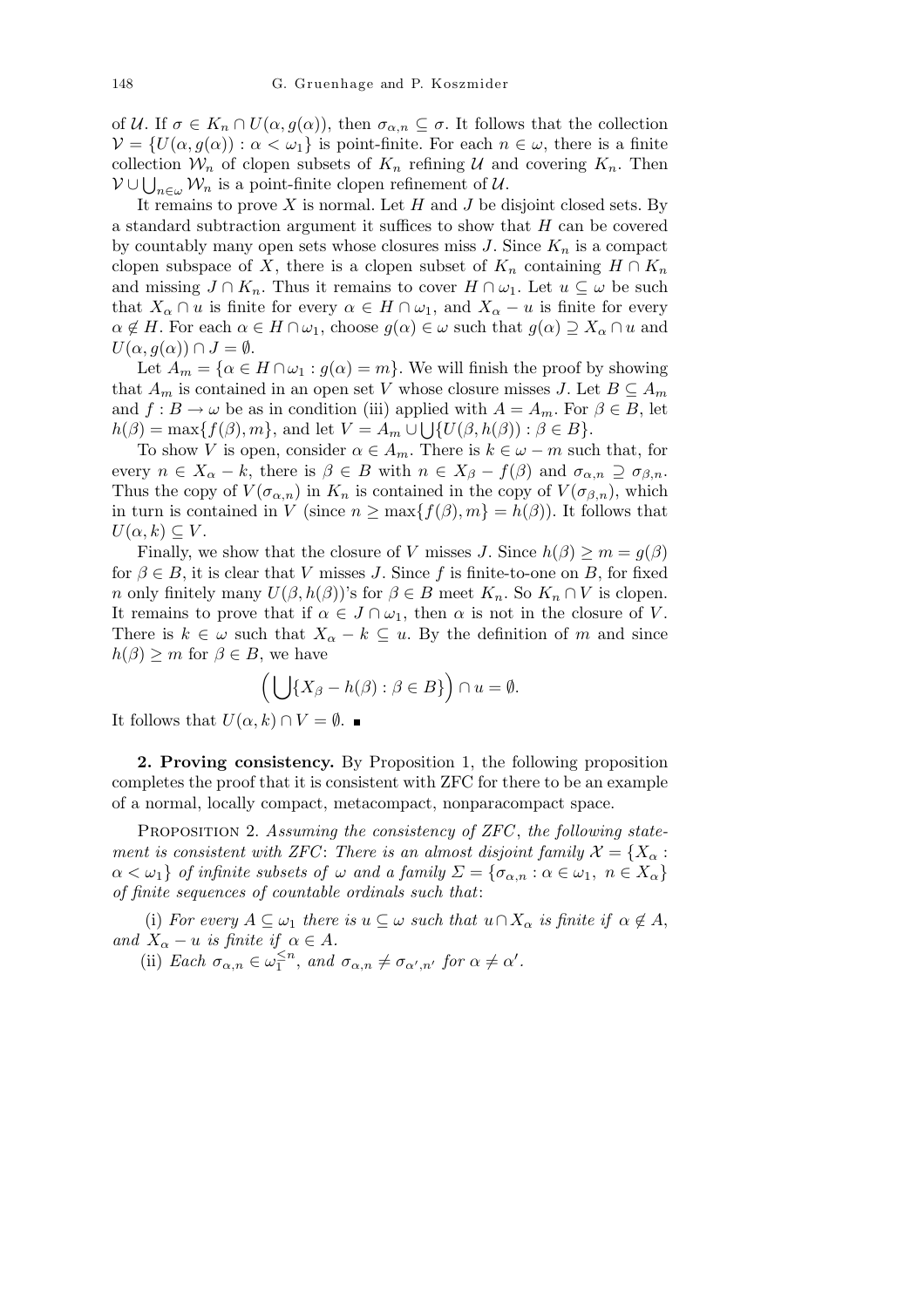(iii) *For every*  $A \subseteq \omega_1$  *there is a countable*  $B \subseteq A$  *and a finite-to-one function*  $f : B \to \omega$  *such that for every*  $\alpha \in A$ , *for sufficiently large n in*  $X_{\alpha}$ *there is*  $\beta \in B$  *with*  $n \in X_{\beta} - f(\beta)$  *and*  $\sigma_{\alpha,n} \supseteq \sigma_{\beta,n}$ *.* 

We will call the property of  $X$  expressed in (i) the *Q-set property*, and the property of  $\Sigma$  and  $\mathcal X$  expressed in (iii) the *hereditary Lindelöf property.* 

The rest of this section is devoted to proving Proposition 2. This is done using the method of iterated forcing. In what follows we first define forcing notions we will be dealing with, then we begin establishing their properties and finally we prove that the families as in Proposition 2 exist in the generic extension obtained by using previously examined forcing notions.

We assume that the ground model satisfies CH. First we force with a countably closed forcing *P*. We call this forcing the initial forcing. This forcing has two groups of coordinates, the first one denoted by  $P_1$ . Then we force with an iteration with countable supports denoted by  $Q_{\omega_2} = (Q_{\alpha}, Q^{\alpha})_{\alpha < \omega_2}$ . The entire forcing  $P * Q_{\omega_2}$  will be denoted by *R*.

The first group of coordinates of *P*, which is itself a forcing notion denoted by  $P_1$ , forces the family  $\{X_\alpha : \alpha < \omega_1\}$ . The conditions are of the form  $p = (\mathcal{X}_p, \mathcal{Y}_p, \alpha_p)$ , where  $\alpha_p < \omega_1$  is a limit ordinal,  $\mathcal{X}_p = \{X_\alpha^p : \alpha < \alpha_p\}$ ,  $\mathcal{Y}_p = \{ Y_\alpha^p : \alpha < \alpha_p \}$  and the following hold:

(1) All  $X_{\alpha}^p$ 's and  $Y_{\alpha}^p$ 's are infinite and co-infinite subsets of  $\omega$ .

(2) The  $X^p_\alpha$ 's form an almost disjoint family of subsets of  $\omega$ .

(3) The  $Y_\alpha^p$ 's form a strictly almost increasing family of subsets of  $\omega$ .

(4) For every  $\beta < \alpha \leq \alpha_p$  we have  $X_\beta \subseteq^* Y_\alpha$  and  $X_\alpha$  is almost disjoint from  $Y_\beta$  for  $\beta < \alpha < \alpha_p$  and  $X_\alpha \cap Y_\alpha = \emptyset$ .

The order is given by  $p \leq q$  if and only if  $\mathcal{X}_p \supseteq \mathcal{X}_q$ ,  $\mathcal{Y}_p \supseteq \mathcal{Y}_q$ , and  $\alpha_p \geq \alpha_q$ .

FACT 3. (*CH*)  $P_1$  *is*  $\sigma$ -closed and satisfies the  $\omega_2$ -c.c.

DEFINITION 4. Suppose  $f, g$  are partial functions from  $\omega$  into  $\omega$ . Then  $f \nless^+ g$  will mean that

*∀n*  $\lt \omega \exists i \in \omega \ \forall j \in (\text{dom}(q) \cap \text{dom}(f) - i)$  [ $q(j) - f(j) > n$ ].

We also let Id denote the identity function on *ω*.

Before defining the second group of coordinates, it will be convenient to define a weakening of the notion of an  $(\omega, 1)$ -morass (see [V]):

DEFINITION 5. Suppose that  $s \in P_1$ . A family  $\mathcal{F} =$ Š.  $_{n<\omega}\mathcal{F}_n$  is called an *s*-*frame* if and only if the following conditions hold:

(1) If  $a \in \mathcal{F}_n$ , then  $a \subset \alpha_s$  and  $|a| = n$ .

- $(2)$  *F* is directed.
- (3) If  $\beta \in a, b \in \mathcal{F}_n$  for some  $n < \omega$ , then  $a \cap \beta = b \cap \beta$ .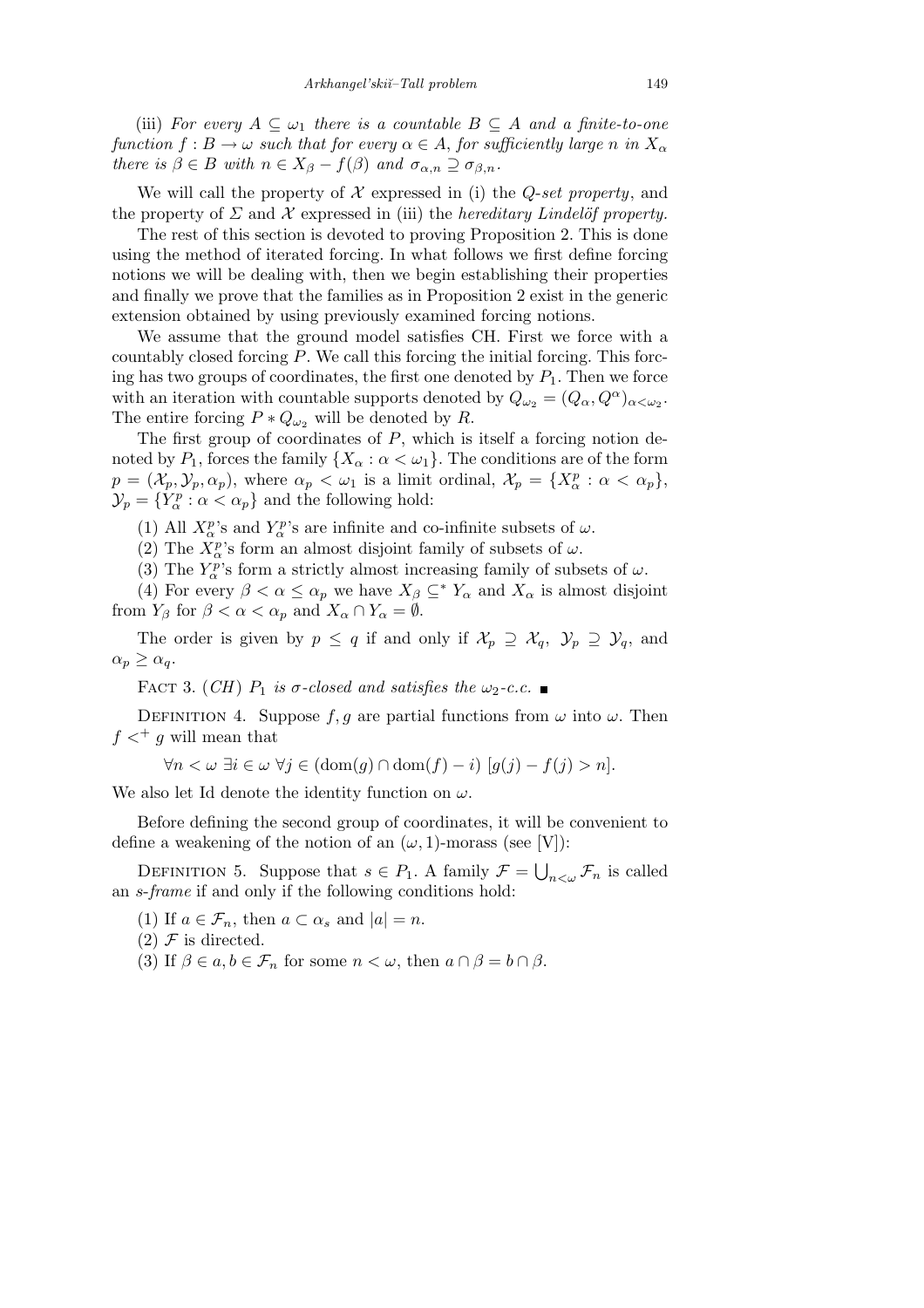(4) If  $a \in \mathcal{F}_n$ ,  $b \in \mathcal{F}_m$ ,  $\beta \in a \cap b$  and  $n < m$  then  $a \cap \beta \subseteq b \cap \beta$ .

(5) For every  $\beta < \alpha_s$  and every  $n \in \omega - Y_\beta^s$ ,  $\mathcal{F}_n$  covers  $\beta$  (by which we simply mean  $\beta \in \bigcup \mathcal{F}_n$ ).

(6) For every  $k \in \omega$  and  $\beta < \alpha_s$  there is  $m < \omega$  such that for all  $n > m$ we have  $n - |a \cap (\beta + 1)| > k$  for  $a \in \mathcal{F}_n$  and  $\beta \in a$ .

If *F* is an *s*-frame and  $\beta \in a \in \mathcal{F}_n$ , we denote  $a \cap (\beta + 1)$  by  $a_{\beta}(\mathcal{F})(n)$ . In this case we also denote  $|a_\beta(\mathcal{F})(n)|$  by  $\eta_\beta(\mathcal{F})(n)$ .

By  $m(\beta_1, \beta_2)$  we mean the minimal integer *m* such that there is  $a \in \mathcal{F}_m$ such that  $\beta_1, \beta_2 \in a$  for  $\beta_1, \beta_2 < \alpha_s$ .

If  $s_1, s_2 \in P_1$  and  $s_1 \leq s_2$  and  $\mathcal{F}^i$  are  $s_i$ -frames respectively, then we say that  $\mathcal{F}^1$  is an *end-extension* of  $\mathcal{F}^2$  if and only if  $\mathcal{F}^1 \supseteq \mathcal{F}^2$  and

 $\forall n \lt \omega \ \forall a \in \mathcal{F}_n^1 \ \exists b \in \mathcal{F}_n^2 \ \exists \beta \in \alpha_{s_2} \ (a \cap \alpha_{s_2} = b \cap \beta).$ 

FACT 6. Let  $s \in P_1$  and let  $\mathcal F$  be an *s*-frame.

(1) *If*  $\mathcal{F}_n$  *covers*  $\beta_1$  *and*  $\beta_1$ ,  $\beta_2 < \alpha_s$  *then the objects*  $m(\beta_1, \beta_2)$ ,  $a_{\beta_1}(\mathcal{F})(n)$ *and*  $\eta_{\beta_1}(\mathcal{F})(n)$  *are well defined.* 

(2) *For each*  $\beta < \alpha_s$  *the sequence*  $\{a_{\beta}(\mathcal{F})(n) : \mathcal{F}_n$  *covers*  $\beta\}$  *is nondecreasing and cofinal in*  $[\beta]^{<\omega}$  *and the partial function*  $\eta_{\beta}(\mathcal{F})$  :  $\{n : \mathcal{F}_n\}$ *covers*  $\beta$ }  $\rightarrow \omega$  *is nondecreasing* (*and has unbounded range if*  $\beta$  *is infinite*); *moreover*,  $\eta_{\beta}(\mathcal{F}) <^+ \text{Id}$ .

(3) *For each*  $\beta_1 < \beta_2 < \alpha_s$  *and*  $n \geq m(\beta_1, \beta_2)$ , *if*  $\mathcal{F}_n$  *covers both*  $\beta_1$  *and*  $\beta_2$ , then  $a_{\beta_2}(\mathcal{F})(n) \cap (\beta_1 + 1) = a_{\beta_1}(\mathcal{F})(n)$  and  $\eta_{\beta_1}(\mathcal{F})(n) < \eta_{\beta_2}(\mathcal{F})(n)$ .

(4) *For every*  $\beta < \alpha_s$  *and*  $k < \omega$ , *if*  $\mathcal{F}_n$  *covers both*  $\beta$  *and*  $\beta + k$ , *then*  $\eta_{\beta}(\mathcal{F})(n) + k \geq \eta_{\beta+k}(\mathcal{F})(n)$ .

(5) *Suppose that*  $(s_i : i < \omega)$  *is a decreasing sequence of conditions of P*<sub>1</sub> and  $(F^i : i < \omega)$  *is a sequence of respective*  $s_i$ *-frames. If for every*  $i < \omega$ *the frame*  $\mathcal{F}^{i+1}$  *end-extends the frame*  $\mathcal{F}^{i}$ *, then*  $\bigcup \mathcal{F}_{i}$  *is a*  $(\bigcup_{i<\omega} \mathcal{X}_{i}, \bigcup_{i<\omega} \mathcal{Y}_{i},$  $\sup(\alpha_{s_i}: i < \omega)$ )-frame which end-extends all frames  $\mathcal{F}^i$ .

Proof. (1) For  $\beta_1$  covered by  $\mathcal{F}_n$  and  $\beta_1, \beta_2 < \alpha_s$  the existence of  $a_{\beta_1}(\mathcal{F})(n)$  and so of  $\eta_{\beta_1}(\mathcal{F})(n)$  follows from the definition, and their uniqueness from Definition 5(3). Now  $m(\beta_1, \beta_2)$  is well defined because there are  $b_1, b_2 \in \mathcal{F}$  such that  $\beta_1 \in b_1$  and  $\beta_2 \in b_2$  by 5(5) and then there is  $a \in \mathcal{F}$ such that  $b_1 \cup b_2 \subseteq a$  by 5(2).

(2) The nondecreasingness follows from Definition 5(4). The cofinality is proved as follows: take  $x \in [\beta]^{<\omega}$ ; by the directedness of  $\mathcal F$  and 5(5), we will find  $a \in \mathcal{F}$  such that  $x, \{\beta\} \subseteq a$ ; now  $x \subseteq a_{\beta}(\mathcal{F})(n)$  for *n* such that  $a \in \mathcal{F}_n$ . It is an easy consequence of the above that  $\eta_\beta(\mathcal{F})$  is nondecreasing and unbounded if  $\beta$  is infinite.  $\eta_{\beta}(\mathcal{F}) <^+$  Id follows from 5(6).

(3) Fix  $\beta_1, \beta_2$  and *n* as in (3). By the definition of  $m(\beta_1, \beta_2)$  there is  $a \in$ *F*<sup>*m*</sup> such that  $\beta_1, \beta_2 \in a$  and  $m \leq n$ , so by 5(4), we see that  $\beta_1 \in a_{\beta_2}(\mathcal{F})(n)$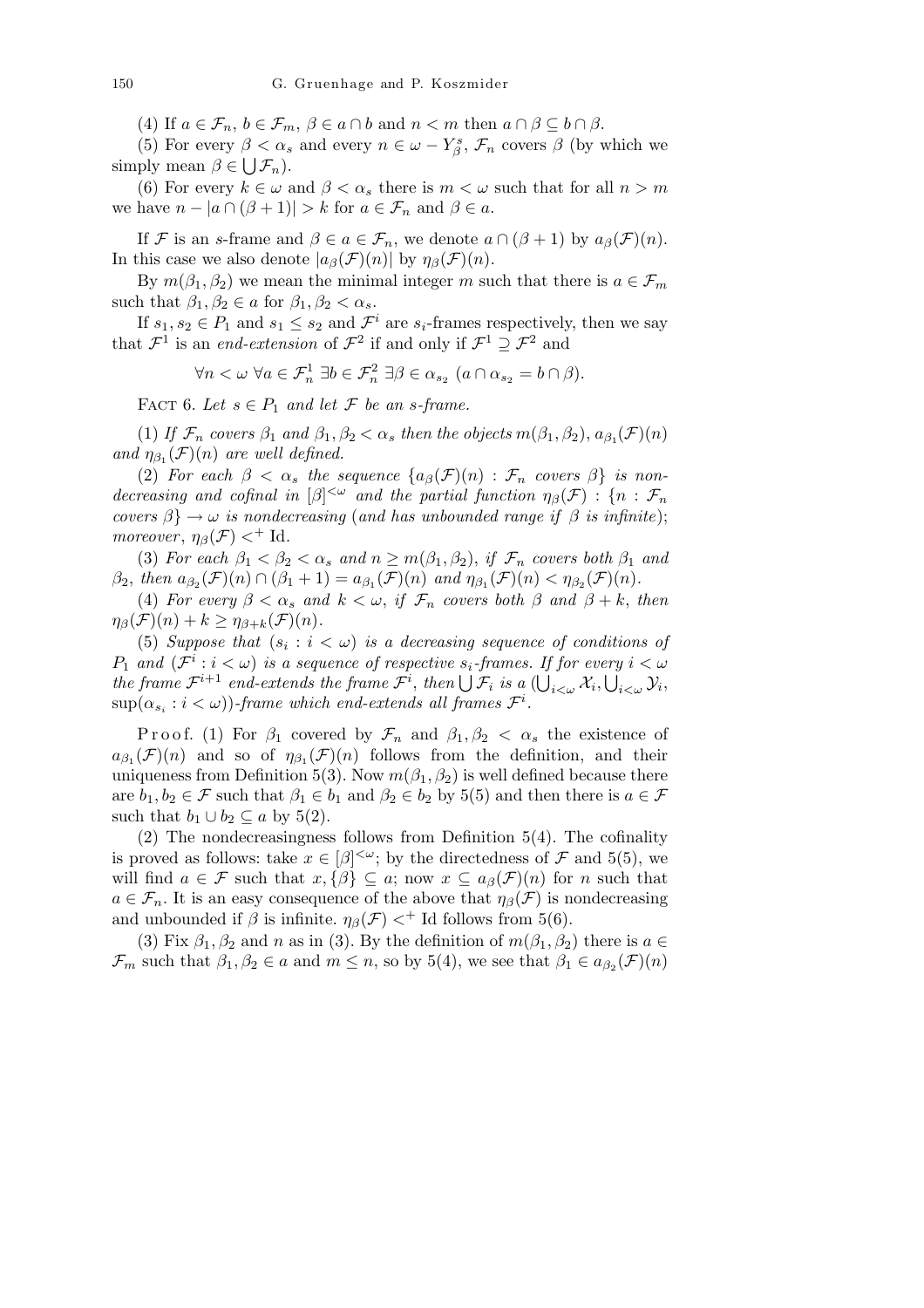and now the first part of (3) follows from 5(3). The second part follows from the first.

(4) As  $n \geq m(\beta, \beta + k)$ , it follows from 5(3) that  $a_{\beta}(\mathcal{F})(n)$  may differ from  $a_{\beta+k}(\mathcal{F})(n)$  only by elements of the form  $\beta+1,\ldots,\beta+k$ .

 $(5)$  Clear.

R e m a r k. We introduced the notion of an *s*-frame so that the assumptions of the following lemma are relatively simple.

EXTENSION LEMMA 7. *Suppose that*  $s = (\mathcal{X}_s, \mathcal{Y}_s, \alpha_s) \in P_1$  and that *F is an s-frame and*  $(b_i, \beta_i, n_i)_{i < \omega}$  *is a sequence satisfying the following conditions*:

(i)  $b_i \subseteq b_{i+1} \in [\alpha_s]^{<\omega}$  for all  $i < \omega$ .

(ii) *For each*  $i < \omega$  *we have* 

$$
a_{\beta_i}(\mathcal{F})(n_i)=b_i.
$$

(iii) *The sequence*  $(\beta_i : i < \omega)$  *is nondecreasing and unbounded in*  $\alpha_s$ *.* 

(iv) The sequence  $(n_i : i < \omega)$  is increasing and unbounded in  $\omega$  and *almost disjoint from all*  $(Y_{\beta}^s : \beta < \alpha_s)$ *.* 

(v)  $(|b_i| : i < \omega) <^+$  Id and  $(n_i - |b_i| : i < \omega)$  is nondecreasing.

Then there is an  $s' \leq s$  such that  $\alpha_{s'} = \alpha_s + \omega$  and  $Y_{\alpha_s}^{s'} = \omega - \{n_i : i < \omega\}$ and there is an  $s'$ -frame  $G$  such that  $G$  is an end-extension of  $F$  and for  $every \ i > i_0,$ 

$$
a_{\alpha}(\mathcal{G})(n_i) = b_i \cup \{\alpha\},\
$$

*where i*<sup>0</sup> *is such that for*  $i > i_0$  *we have*  $n_i - |\beta_i| > 0$ .

P r o o f. Let  $s' \in P_1$  be an extension of  $s$  such that  $Y_{\alpha_s}^{s'} = \omega - \{n_i : i < \omega\},\$ and each of the  $Y_{\alpha}^{s'}$  $\alpha_s$ <sup>*x*</sup></sup>, *s* strictly includes  $\omega - \{n_i : i < \omega\}$ ; this can be accomplished using assumption (iv). Define  $f(i) = n_i - |b_i|$  for  $i \in \omega$ . Put  $d_i = b_i \cup [\alpha, \alpha + f(i)]$ . Now we are ready to define *G*. We put  $\mathcal{G}_n = \mathcal{F}_n$  for  $n \notin \{n_i : i < \omega\}$  and

$$
\mathcal{G}_{n_i} = \mathcal{F}_{n_i} \cup \{ (d_i - \{\max(d_i)\}) \cup \{\gamma\} : \gamma \ge \max(d_i), \ \gamma \ge \alpha \}.
$$

So now we have to check that all the clauses of Definition 5 hold.

(1)  $n_i = |b_i| + n_i - |b_i| = |b_i \cup [\alpha_s, \alpha_s + f(i))| = |d_i| = |d_i - {\max(d_i)}| + 1.$ 

(2) Note that the sequence  $(b_i \cup [\alpha_s, \alpha_s + f(i))$  is cofinal in  $[\alpha_s + \omega]^{<\omega}$ . Indeed, fix  $x \in [\alpha_s + \omega]^{<\omega}$ . By (iii) and the fact that f is unbounded in *ω* find *i* such that  $β_i$  > max( $x \cap α$ ) and  $x − α_s$  ⊆ [ $α, α + f(i)$ ); now use Fact 6(2) to find  $j_0 \in \omega$  such that for  $j > j_0$  if there is  $a_{\beta_i}(\mathcal{F})(j)$ , then  $x \subseteq a_{\beta_i}(\mathcal{F})(j)$ . Now take  $n_k > j_0, n_i$ . By assumption (i) we have  $x \subseteq$  $a_{\beta_i}(\mathcal{F})(n_k) \cup [\alpha_s, \alpha_s + f(i)) \subseteq a_{\beta_k}(\mathcal{F})(n_k) \cup [\alpha_s, \alpha_s + f(k)) \subseteq d_k$ . Now note that  $d_j \in \mathcal{G}_{n_j}$  for *j* such that  $f(j) > 0$ .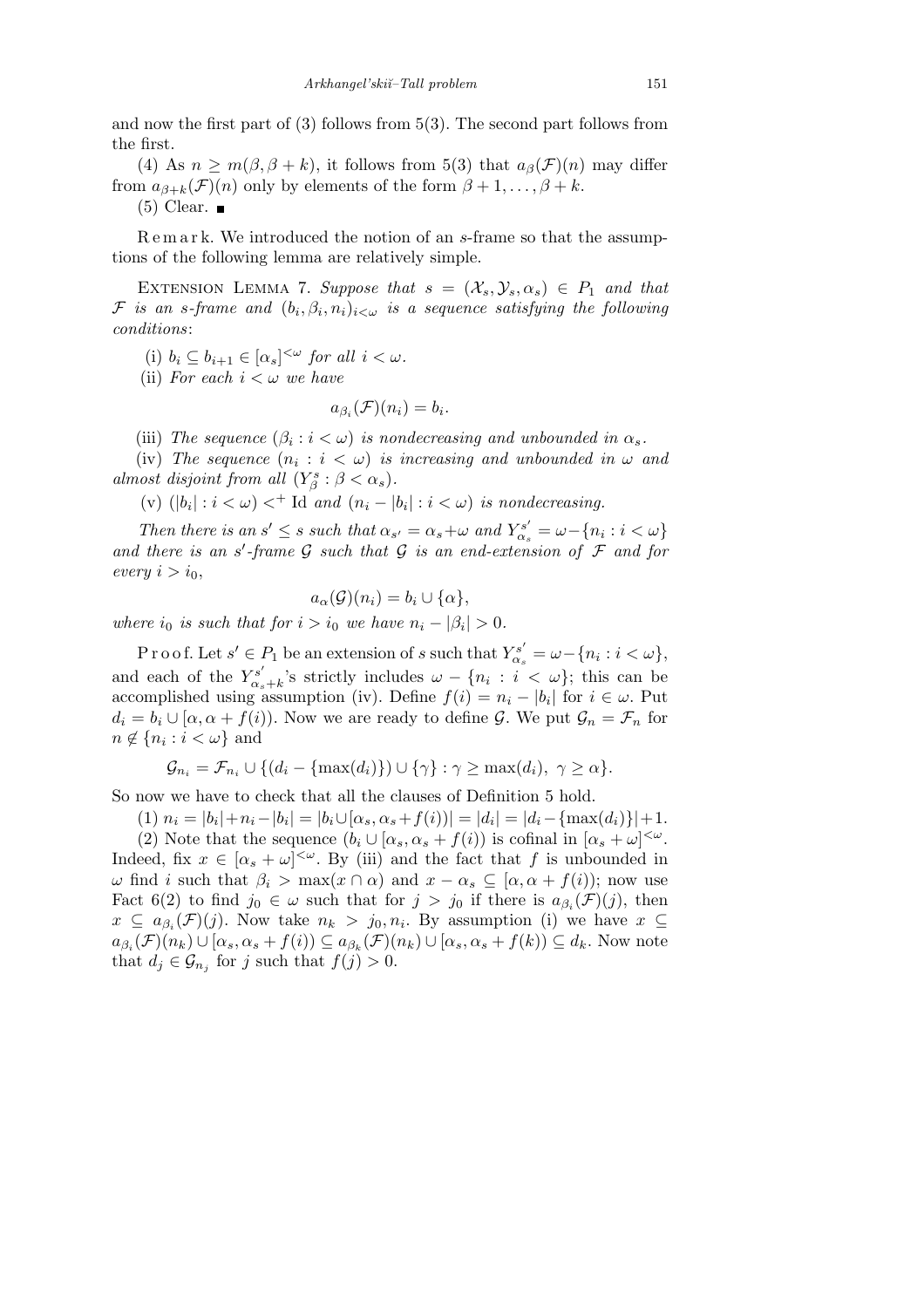(3) Let  $a, b \in \mathcal{G}_n - \mathcal{F}_n$ . As all such  $a, b$  consist of a common part and distinct maximums, 5(3) is clear in this case. So consider  $a \in \mathcal{F}_n$  and  $b \in$  $\mathcal{G}_n - \mathcal{F}_n$  and let  $n = n_i$ . First note that  $b \cap \alpha_s = a_\beta(\mathcal{F})(n_i)$  (where  $\beta$  is either  $\beta_{n_i}$  if  $f(i) > 0$  or the previous element of  $b_i$  if  $f(i) = 0$ , for some  $\beta < \alpha_s$ . Then, by the definition of  $a_{\beta_i}(\mathcal{F})(n_i)$  and by (ii), we conclude that there is  $e \in \mathcal{F}_{n_i}$  such that  $\beta \in e$  and  $e \cap (\beta + 1) = b \cap \alpha_s$ . Now as  $a \in \mathcal{F}_{n_i}$ , we have  $e \cap (\beta + 1) = a \cap (\beta + 1)$  by 5(3). Hence  $a \cap \beta = b \cap \beta$ .

(4) By 5(3), for  $\gamma \ge \alpha_s$  and  $n = n_i$ ,  $i < \omega$ , there is a unique  $a_{\gamma}(\mathcal{G})(n_i)$ and for no other  $n \in \omega$  does  $\mathcal{G}_n$  cover  $\gamma$ . Calculating  $a_{\gamma}(\mathcal{G})(n_i)$  we get  $a_{\gamma}(\mathcal{G})(n_i) = b_i \cup [\alpha_s, \alpha_s + f(i) - 1] \cup {\gamma}$  for i such that  $\alpha_s + f(i) \leq \gamma$ . So  $a_{\gamma}(\mathcal{G})(n_i) = b_i \cup [\alpha_s, \gamma]$  for  $\gamma < \alpha_s + f(n)$ . By assumptions (i) and (v), both  $(b_i : i < \omega)$  and  $((\alpha_s, \alpha_s + f(i) - 1) : i < \omega)$  are nondecreasing, so (4) follows. Note that we also proved that  $a_{\alpha_s}(\mathcal{G})(n_i) = b_i \cup \{\alpha_s\}.$ 

(5) Follows from the construction of  $s'$  and  $\mathcal{G}$ .

(6) For  $\gamma \ge \alpha_s + f(i)$  we have  $n_i - \eta_\gamma(\mathcal{G})(n_i) = 0$  and for  $\gamma = \alpha_s + k$  $\alpha_s + f(i)$  we have  $n_i - \eta_{\gamma}(\mathcal{G})(n_i) = n_i - (|b_i| + k) = f(i) - k$ . Thus the function in (6) is nondecreasing by assumption (v). The other properties follow directly from the construction.  $\blacksquare$ 

DEFINITION 8. Suppose that *H* is a directed subset of  $P_1$  and that  $\sup{\{\alpha_s : s \in H\}} = \omega_1$  and  $\mathcal{F}_s$  for  $s \in H$  are *s*-frames such that if  $s_1 \leq s_2, s_3$ then  $\mathcal{F}_{s_1} \supseteq \mathcal{F}_{s_2}, \mathcal{F}_{s_3}$ . Moreover, suppose  $\mathcal{F} = \bigcup \{ \mathcal{F}_s : s \in H \}.$ 

We define  $\Sigma(\mathcal{F}) = {\sigma_{\alpha,n} : \alpha < \omega_1, n \in X_\alpha^s, s \in H}$ , where

$$
\sigma_{\alpha,n}=\langle \alpha_1,\ldots,\alpha_r\rangle
$$

with  $\alpha_1, \ldots, \alpha_r$  being the increasing enumeration of  $a_\alpha(\mathcal{F})(n)$ .

REDUCTION LEMMA 9. *Suppose*  $\mathcal F$  *and*  $H$  *are as in Definition* 8,  $\mathcal X =$  $\bigcup \{X_s : s \in H\}$  *and that for every uncountable*  $A \subseteq \omega_1$  *we have*  $\delta < \omega_1$  *such that*  $\mathbf{r}$ 

$$
X_{\alpha} \subseteq^* \bigcup_{\beta \in A \cap \delta} X_{\beta} - m(\beta, \delta)
$$

*for every*  $\alpha \in A$ *. Then*  $\mathcal X$  *and*  $\Sigma(\mathcal F)$  *have the hereditary Lindelöf property* (*property* (iii) *of Proposition* 2)*.*

Proof. Fix *H* and *F* as in Definition 8. Let  $A \subseteq \omega_1$ . Find  $\delta$  as in the reduction lemma. We claim that the hereditary Lindelöf property is witnessed by  $B = A \cap \delta$  and  $f = m(\cdot, \delta)$ .

The function  $m(\cdot,\delta)$  is finite-to-one by Definition 5(1), (3), and is well defined on the entire  $\delta$  by Fact 6(1).

Now take any  $\alpha \in A$  (we may assume that  $\alpha \geq \delta$ ) and  $n \in X_{\alpha}$  such that: (i) *n ≥ m*(*δ, α*).

(i) 
$$
n \ge m(\delta, \alpha)
$$
.  
\n(ii)  $n \notin Y_{\delta}$ .  
\n(iii)  $n \in \bigcup_{\beta \in A \cap \delta} X_{\beta} - m(\beta, \delta)$ .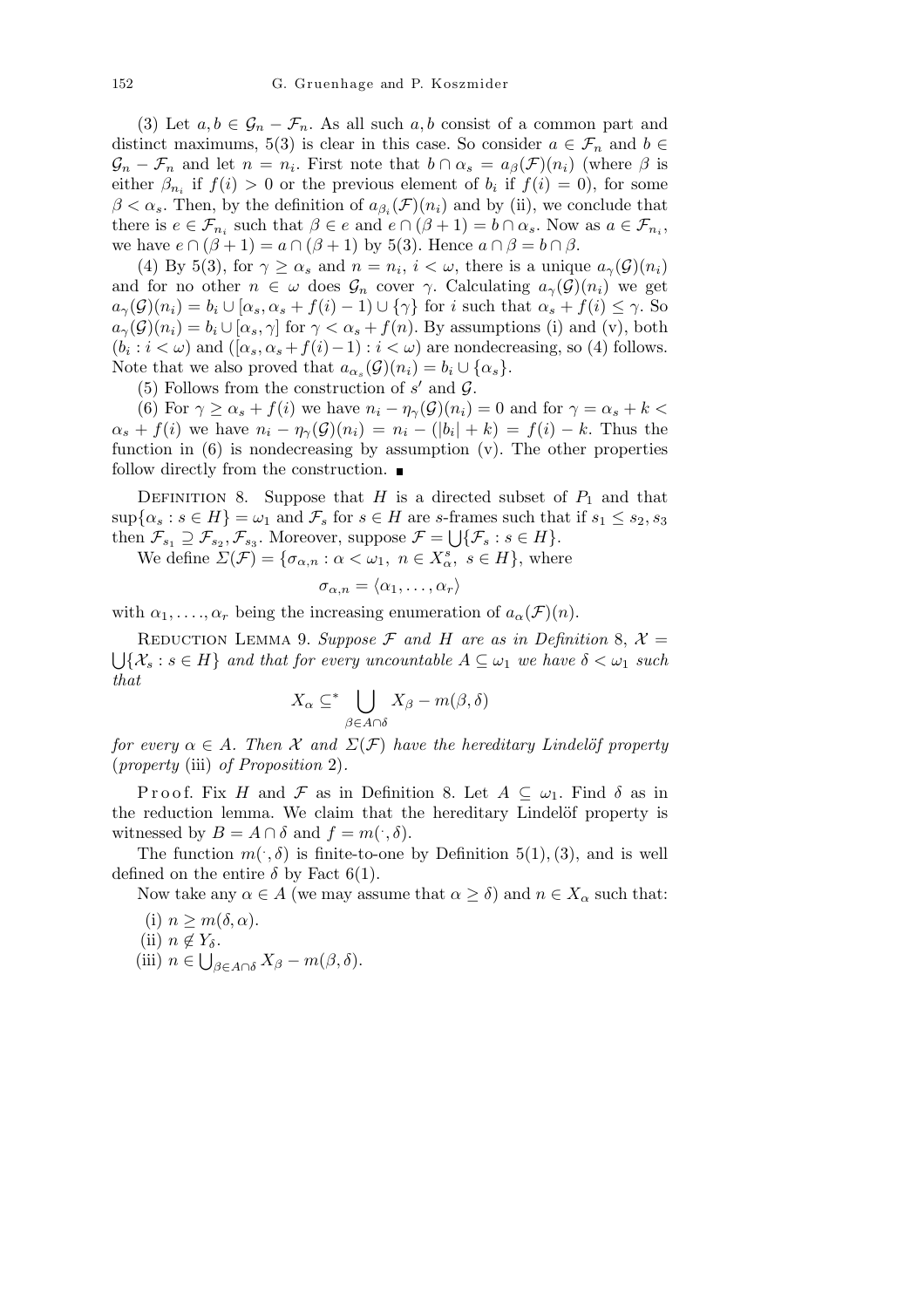A sufficiently large  $n \in X_\alpha$  has these properties as  $Y_\delta \subseteq Y_\alpha$  and  $X_\alpha \cap Y_\alpha$ *Y*<sub>*α*</sub> =  $\emptyset$  and by the assumption of the lemma. Using (iii) find  $\beta \in A \cap \delta$  such that  $n \in X_\beta - m(\beta, \delta)$ .

Now we are left with the proof of the fact that  $\sigma_{\beta,n} \subseteq \sigma_{\alpha,n}$ . By the facts that  $X_\alpha \cap Y_\alpha = X_\beta \cap Y_\beta = \emptyset$  and Definition 5(5), we know that  $\mathcal{F}_n$  covers both *α* and *β*. Also by (ii) and 5(5), it covers *δ*. Thus by Fact 6(3) applied twice, using both (i) and (iii), we conclude that

$$
a_{\beta}(\mathcal{F})(n) = a_{\alpha}(\mathcal{F})(n) \cap (\beta + 1).
$$

Thus the definition of  $\Sigma(\mathcal{F})$  implies that  $\sigma_{\beta,n} \subseteq \sigma_{\alpha,n}$ .

Now we are ready to define the second group of coordinates of the forcing *P*. This group depends on the first one so in fact we are defining the entire *P*. The conditions of *P* are of the form  $(s, t)$ , where  $s \in P_1$  and *t* is of the form  $t = (\mathcal{F}_t, \alpha_t, \Psi_t)$ , where:

- (1)  $\alpha_t = \alpha_s$ .
- (2)  $\mathcal{F}_t$  is an *s*-frame.
- (3)  $\Psi_t$  is a countable family of partial functions from  $\omega$  into  $\omega$ .
- (4) For every  $f \in \Psi_t$ , dom $(f) \supseteq Y_\beta$  for some  $\beta < \alpha_t$ , and  $0 <^+ f$ .
- (5) For every  $\beta < \alpha_t$  and every  $f \in \Psi_t$  we have  $\eta_\beta(\mathcal{F}_t) <^+ f$ .

The order is defined by  $(s_1, t_1) \leq (s_2, t_2)$  if and only if:

- (6)  $s_1 \leq_{P_1} s_2$ . (7)  $\mathcal{F}_{t_1}$  end-extends  $\mathcal{F}_{t_2}$ .
- $(8) \Psi_{t_2} \supseteq \Psi_{t_1}.$

R e m a r k. Adding a collection of functions as a side condition makes the family of  $\eta_{\beta}(\mathcal{F})$ 's strictly dominated below every function which dominates it. In particular, it is going to form a Hausdorff gap together with *Ψ*. We have found that the hereditary Lindelöf property fails without such a side condition.

FACT 10. (*CH*) *P* is  $\sigma$ -closed and satisfies the  $\omega_2$ -c.c.

Proof. Fact  $6(5)$ .

DENSITY LEMMA 11. *Suppose that*  $(s,t) \in P$  *and*  $\alpha \in \omega_1$ . There is  $(s',t') \leq (s,t)$  with  $(s',t') \in P$  such that  $\alpha_{s'} = \alpha_{t'} \geq \alpha$ .

P r o o f. The proof is by induction on  $\alpha < \omega_1$ . If  $\alpha$  is a limit ordinal, then we can apply the inductive hypothesis and Fact 6(5). If  $\alpha = \beta + k$  for some  $\beta < \omega_1$ , we will use the Extension Lemma 7. By the inductive hypothesis and the fact that  $\alpha_s$  is always a limit ordinal, we can assume that  $\alpha_s = \beta$ . Now in order to use the Extension Lemma we have to find  $(b_i, \beta_i, n_i)_{i < \omega}$ satisfying the assumptions of that lemma.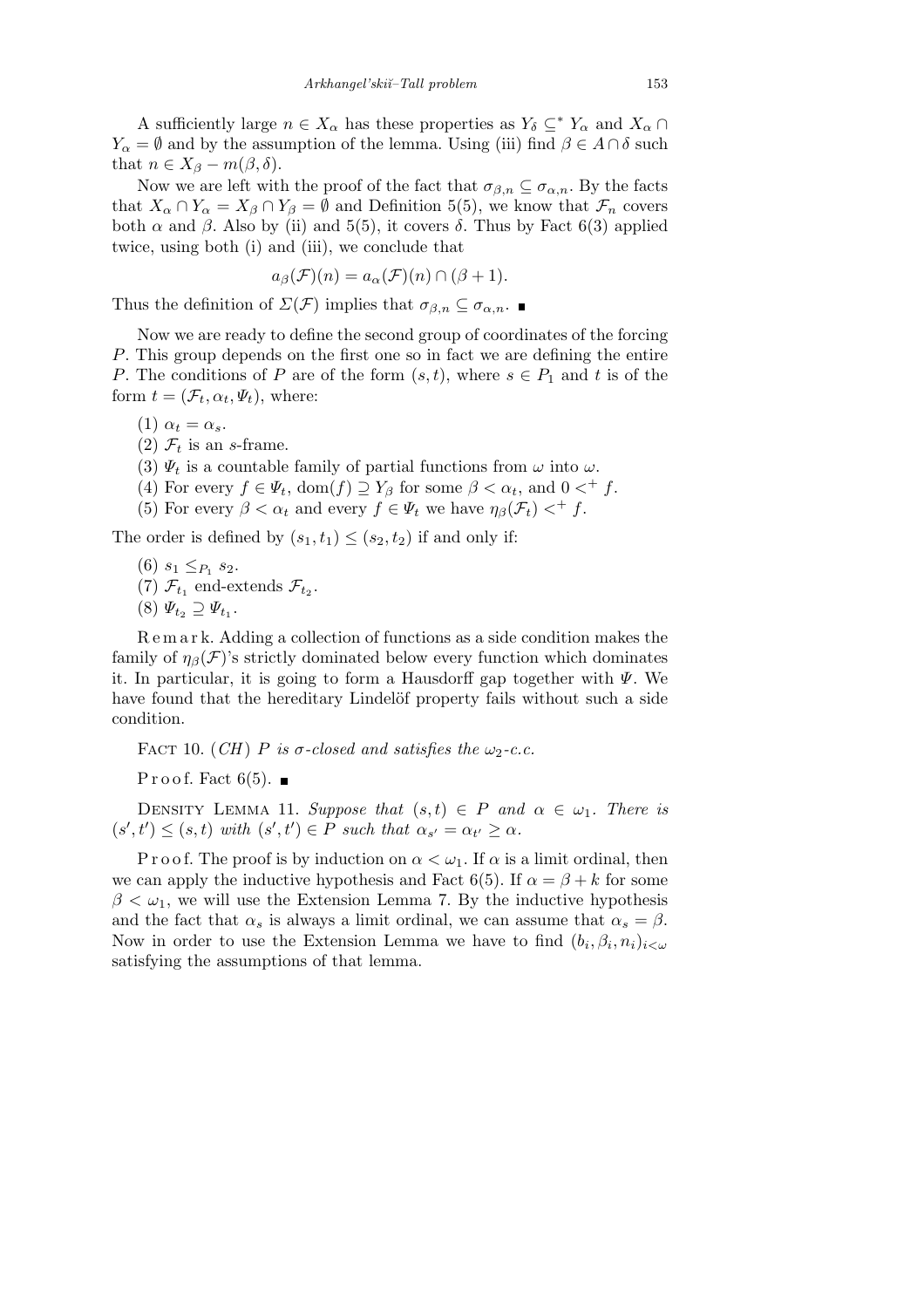We construct this sequence by induction on  $i < \omega$ . Given  $b_{i'}, \beta_{i'}, n_{i'}$  for  $i' < i$  we find  $\beta_i$  so that (iii) will hold for the entire sequence  $(\beta_i : i < \omega)$ . Now we have to find  $n_i$ , and  $b_i$  will be determined by (ii). We should do it so that (i), (iv) and (v) will hold.

By Fact 6(2), for  $n_i$  large enough so that  $(\mathcal{F}_t)_{n_i}$  covers  $\beta_i$ , the condition (i) will hold, so choose such an *n<sup>i</sup>* which moreover satisfies the following conditions:

\n- (\*) 
$$
n_i - |a_{\beta_i}(\mathcal{F}_t)(n_i)| > i, n_{i'} - |b_{i'}|
$$
 for  $i' < i$ .
\n- (\*\*)  $n_i \notin Y_{\beta_{i'}}^s$  for  $i' < i$ .
\n- (\*\*\*)  $\psi_{i'}(n_i) - |a_{\beta_i}(\mathcal{F}_t)(n_i)| > i$  for  $i' < i$ , where  $\{\psi_{i'} : i' < \omega\} = \Psi_t$ .
\n

This can be accomplished: (\*) by Fact 6(2), (\*\*) since  $X_{\beta_i}^s \subseteq Y_{\beta_i}^s$  $i \lt i'$  *Y*<sup>*8*</sup><sub>*β*<sup>*i*</sup></sub> and by 5(5), and (\*\*\*) by the definition of a condition in *P*.

So we obtain  $G \supseteq \mathcal{F}_t$  and  $s' \leq s$  as in the Extension Lemma. Put  $(s', t') = (s', (\mathcal{G}, \beta + \omega, \Psi_t))$ . To make sure that it is a condition of *P*, we need to check that for every  $\gamma < \beta + \omega$  and for every  $f \in \Psi_t$  we have  $\eta_{\gamma}(\mathcal{G})$  *< f*. For  $\gamma < \beta$  this follows from the fact that  $(s,t) \in P$ , and for  $\gamma = \beta$  it follows from (\*\*\*). For  $\gamma = \beta + k$  it follows from the fact for  $\gamma = \beta$ and from Fact  $6(4)$ .

The definition of the iteration takes place in  $V^P$ . We define  $P(A)$  for  $A \subseteq \omega_1$ ; then we will run *A* through all subsets of  $\omega_1$  which appear in some intermediate model and we will iterate these  $P(A)$ 's with countable supports. Using the standard argument and Fact 17 proved later one can take care of all subsets of  $\omega_1$  in the extension. A condition p of  $P(A)$  satisfies the following requirements:

- $(1)$   $p : dom(p) \rightarrow 2$ .
- (2) dom(*p*)  $\subseteq^* Y_{i(p)}$  for some  $i(p) < \omega_1$ .

(3) For all  $j < i(p)$  we have  $X_j \subseteq^* \text{dom}(p)$ , and if  $j \in A$ , then  $X_j \subseteq^*$  $p^{-1}(\{1\})$ , while if  $j \notin A$ , then  $X_j \subseteq^* p^{-1}(\{0\})$ .

We say  $p \leq q$  if and only if  $p \supseteq q$ . This was a single step. When we think about the iteration the conditions of  $Q_{\omega_2}$  have two coordinates, the first will run through  $\omega_2$  and the second through  $\omega$ ; thus if we say  $p(\xi)(n)$  we mean the condition *p* at the *ξ*th stage of the iteration (i.e., a name for a partial function on  $\omega$ ) evaluated at  $n \in \omega$ .

DEFINITION 12. Let  $r = (s, t, p) \in R (= P * Q_{\omega_2})$ . Let *G* be a finite subset of  $\omega_2$  and X a set of integers. We say that *r avoids*  $(G, X)$  if and only if there is a countable set  $S \subseteq \omega_2$  such that  $(s, t)$  forces that the support of *p* is included in *S* and that

$$
\forall \xi \in G \,\,\forall n \in X \,\,[p\,\xi \Vdash n \notin \text{dom}(p(\xi))].
$$

If  $X = \{n\}$ , for some  $n \in \omega$ , then we write  $(G, n)$  instead of  $(G, \{n\})$ .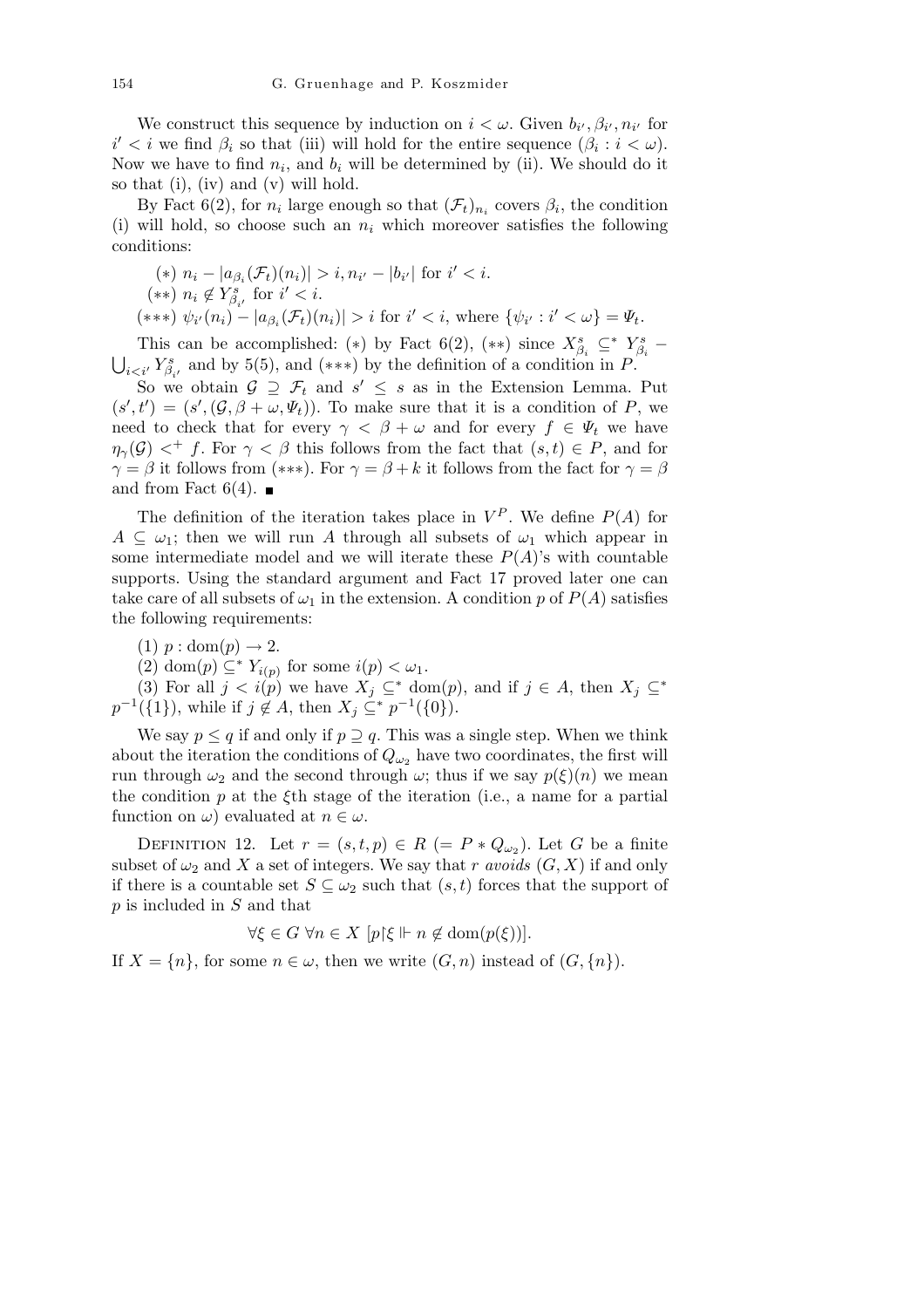Note that, for convenience, we added the requirement of deciding a superset of the support of the condition of  $Q_{\omega_2}$ . Thus, if we are talking of a condition  $(s, t, p) \in R$  avoiding some  $(G, n)$  we will identify this countable set with the support of  $p$ , denoted by  $\text{supp}(p)$ .

FACT 13. *Suppose*  $r = (s, t, p) \in R$  *and suppose that for some*  $0 < k < \omega$ *we are given*  $G_1, \ldots, G_k \in [\omega_2]^{<\omega}$  *and*  $n_1 < \ldots < n_k$  *such that r avoids*  $(G_i, n_i)$  *for*  $i \leq k$ *. Then for every sequence*  $(\sigma_i : i < k)$  *where*  $\sigma_i \in 2^{G_i}$  *there*  $$ 

 $(0)$   $r[\sigma_1, n_1; \ldots; \sigma_k, n_k] \leq r$ .

(1) *For each*  $i < k$  *and*  $\xi \in G_i$  *we have* 

$$
(s,t,p[\sigma_1,n_1;\ldots;\sigma_k,n_k][\xi)] \vdash p[\sigma_1,n_1;\ldots;\sigma_k,n_k](\xi)(n_i) = \sigma_i(\xi).
$$

(2) *For every*  $q \leq r[\sigma_1, n_1; \ldots; \sigma_k, n_k]$  *there is*  $r' \leq r$  *such that*  $r'$  *avoids*  $(G_1, n_1), \ldots, (G_k, n_k)$  *and* 

$$
r'[\sigma_1, n_1; \ldots; \sigma_k, n_k] \leq q.
$$

(3) *The set*

$$
\{r[\mu] : \mu \in 2^{G_1} \times \{n_1\} \times \ldots \times 2^{G_k} \times \{n_k\}\}\
$$

*is a maximal antichain below r.*

Proof. For  $(\sigma_1, n_1; \ldots; \sigma_k, n_k) \in 2^{G_1} \times \{n_1\} \times \ldots \times 2^{G_k} \times \{n_k\}$  and  $r = (s, t, p) \in R$  we put  $p[\sigma_1, n_1; \ldots; \sigma_k, n_k]$  to be a *P*-name for a condition of  $Q_{\omega_2}$  such that  $(s, t)$  forces that  $p \upharpoonright \xi$  forces

$$
p[\sigma_1, n_1; \ldots; \sigma_k, n_k](\xi)(n) = \sigma_i(\xi)
$$

if  $\xi \in G_i$  and  $n = n_i$  and otherwise

$$
p[\sigma_1, n_1; \ldots; \sigma_k, n_k](\xi)(n) = p(\xi)(n).
$$

Such names can be found by the maximum principle (see, e.g., [K]). Since  $(s, t, p)$  avoids  $(G_1, n_1), \ldots, (G_k, n_k)$ , the condition  $r[\sigma_1, n_1; \ldots; \sigma_k, n_k] =$  $(s, t, p[\sigma_1, n_1; \ldots; \sigma_k, n_k])$  is an element of *R*.

Now (0) and (1) follow from the definition, and (2) and (3) are standard.

LEMMA 14. Let  $\alpha \in \omega_1$ . Let  $G_1, \ldots, G_k, G_{k+1} \in [\omega_2]^{<\omega}$  and  $n_1, \ldots, n_k <$  $\omega$ *. Suppose that*  $r \in R$  *avoids*  $(G_j, n_j)$  *for*  $j \leq k$ *. Then there are*  $r' \leq r$ *, and there is*  $m < \omega$  *and*  $\alpha' > \alpha$  *such that*  $r'$  *avoids*  $(G_j, n_j)$  *for*  $j \leq k$  *and it avoids*  $(G_{k+1}, \omega - (Y^{r'}_{\alpha'} \cup m)).$ 

P r o o f. By extending the first two coordinates, using Lemma 11, we can assume that  $\alpha_s > \alpha$ . By induction on  $\eta \leq \omega_2$  we prove that the lemma holds for  $P * Q_n$ . Of course for  $\eta$  limit it is clear, so consider  $\eta = \eta_0 + 1$ . We may assume that  $\eta_0 \in G_{k+1}$ .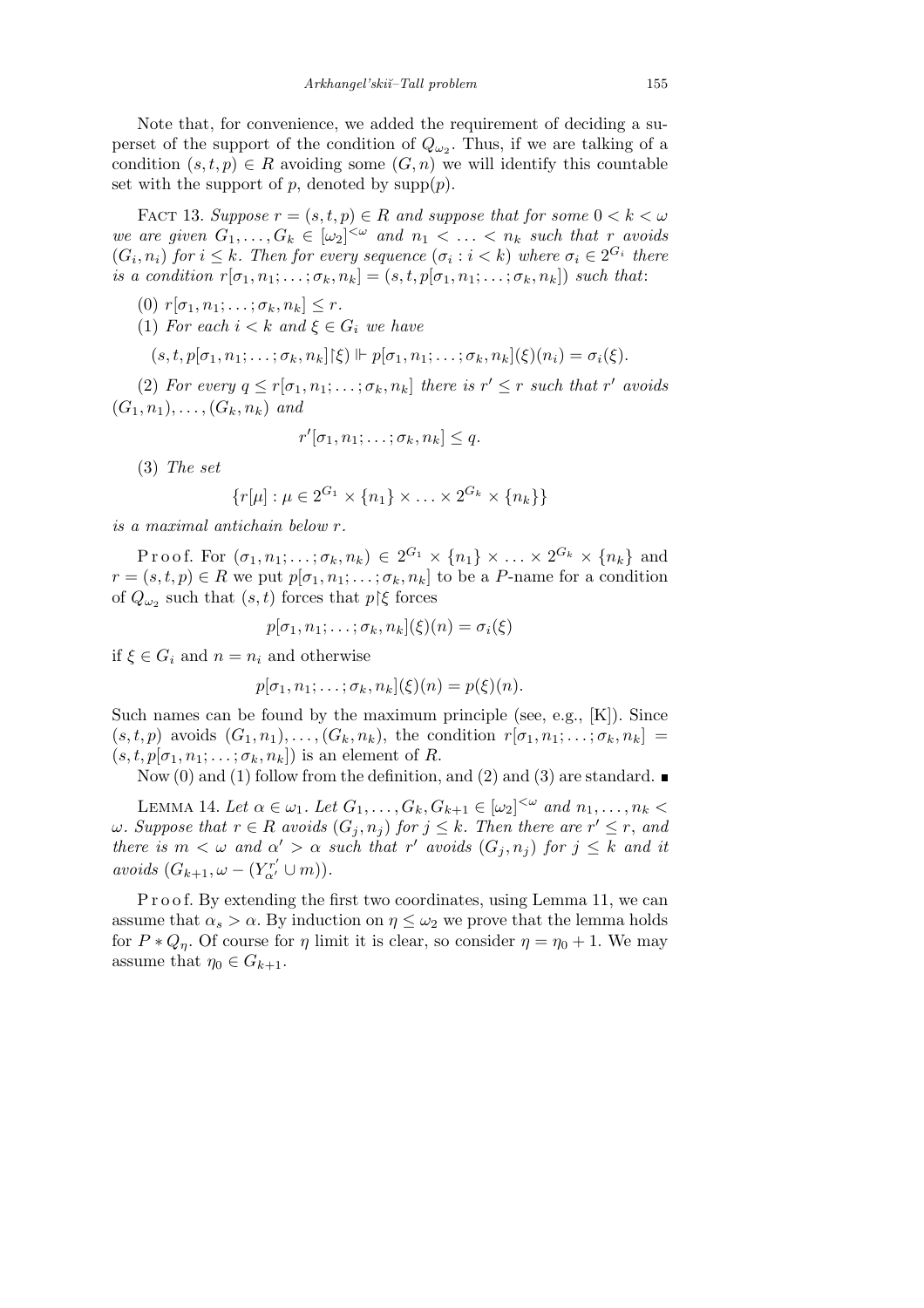Let  $m_0 =$  $\overline{ }$  $\sum_{i \leq k} 2^{|G_i - \{\xi_0\}|}$  and fix an enumeration  $\{\mu(j) : j \leq m_0\}$  $2^{G_1 - \{\eta_0\}} \times \{n_1\} \times \ldots \times 2^{G_k - \{\eta_k\}} \times \{n_k\}.$  We will construct a decreasing sequence  $r(j) = (s(j), t(j), p(j)) \le (s, t, p \mid (n_0 + 1))$  in  $P * Q_{n_0}$  such that  $r(j)$ avoids all  $(G_i - \{\eta_0\}, n_i)$  for  $i \leq k$  and we construct sequences  $(\alpha(j) : j < m_0)$ and  $(m(j) : j \leq m_0)$  such that

$$
r(j)[\mu(j)] \Vdash \text{dom}(p(\eta_0)) - m(j) \subseteq Y_{\alpha(j)}.
$$

To construct the next objects  $r(j+1), \alpha(j+1), m(j+1)$  we just extend the condition  $r(j)[\mu(j+1)]$  to a condition  $(s(j+1), t(j+1), q)$  which decides  $\alpha(j+1)$  and  $m(j+1)$  as above and  $\alpha_{s(j+1)} \geq \alpha(j+1)$  (using Density Lemma 11); then we apply Fact 12(2) to find  $p(j + 1)$ .

Now we apply the inductive hypothesis for  $(s(m_0), t(m_0), p(m_0))\mid (\eta_0+1)$ and  $\alpha$ , obtaining  $r_1 = (s_1, t_1, p_1), \alpha_1$  and  $m_1$ . Now possibly extending the first two coordinates of  $r_1$  to  $s'$  and  $t'$  find  $\alpha' > \alpha, \alpha_1, \alpha(j)$  for  $j \leq m_0$  and  $m > m_1, m(j)$  for  $j \leq m_0$  such that

$$
(Y_{\alpha_1}^{s'} \cup Y_{\alpha(1)}^{s'} \cup \ldots \cup Y_{\alpha(m_0)}^{s'}) - m \subseteq Y_{\alpha'}^{s'}.
$$

By the appropriate choice of  $s'$  the above sets are determined in the ground model, so *m* as above can be found. Now  $\alpha, m$  and  $r' = (s', t', p_1^{-} p(\eta_0))$ work.

DENSITY LEMMA 15. *Suppose that*  $r \in R$  *and*  $G_1, \ldots, G_n \in [\omega_2]^{<\omega}$ *and*  $n_1, \ldots, n_k \in \omega$  *and r avoids*  $(G_1, n_1), \ldots, (G_k, n_k)$ *, and suppose*  $\xi \in$  $\omega_2$  *and*  $\alpha \in \omega_1$ *. Then there is*  $r' = (s', t', p') \leq r$  *such that*  $r'$  *avoids*  $(G_1, n_1), \ldots, (G_k, n_k)$  and

$$
(s',t') \Vdash p' \upharpoonright \xi \Vdash i(p'(\xi)) \geq \alpha.
$$

P r o o f. The proof makes use of Fact 13, similar to the way it is done in Lemma 14, to decide  $i(p'(\xi))$  up to a finite set. It also uses the fact that if  $p \in P(A)$  and  $\alpha \in \omega_1$ , then there is  $p' \leq p$  such that  $p' \in P(A)$  and  $i(p') \geq \alpha$ . The details are left to the reader.

FUSION LEMMA 16. *Suppose that*  $(r_i, G_i, n_i, b_i, \beta_i)_{i < \omega}$  satisfies the fol*lowing conditions*:

 $(1)$  *For all*  $i < \omega$ ,  $r_i = (s_i, t_i, p_i) \in R$  *and*  $r_{i+1} \leq r_i$ .

(1) For all  $i < \omega$ ,  $r_i = (s_i, t_i)$ <br>
(2)  $\bigcup_{i < \omega} G_i \supseteq \bigcup_{i < \omega} \text{supp}(p_i)$ .

(3) For all  $i < \omega$  we have  $G_i \subseteq G_{i+1}$ .

(4) For all  $i < \omega$ ,  $r_i$  avoids  $(G_i, n_j)$  for  $j \leq i$ .

(5) For all  $i < \omega$  the condition  $(s_{i+1}, t_{i+1})$  forces that

$$
\forall \xi \in G_i \ [p_{i+1} | \xi \Vdash \alpha_{s_i} \leq i(p_{i+1}(\xi)) \leq \alpha_{s_{i+1}}].
$$

(6)  $(b_i, \beta_i, n_i)_{i < \omega}$  satisfies the assumption of the Extension Lemma 7 *for*  $s = \bigcup_{i < \omega} s_i$  and  $\mathcal{F} = \bigcup_{i < \omega} \mathcal{F}_{t_i}$ .

(7) *For all*  $f \in \Psi_{t_i}$  *we have*  $(|b_i| : i < \omega) <^+ (f(n_i) : i < \omega)$ *.*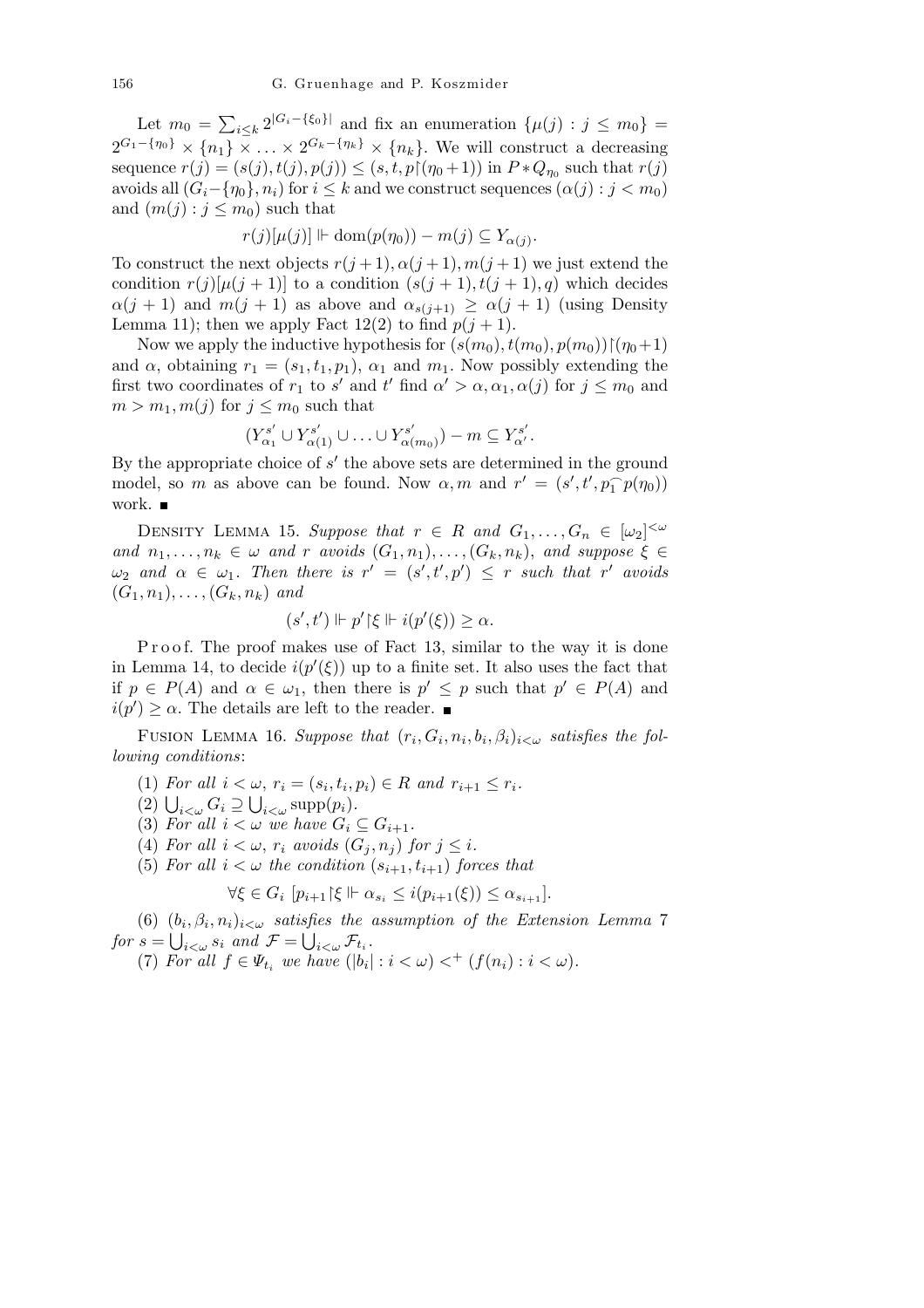*Then there is*  $(s^*, t^*, p^*) \in R$  *such that:* 

- (8) For each  $i < \omega$  we have  $(s^*, t^*, p^*) \leq (s_i, t_i, p_i)$ .
- (9) For each  $i < \omega$ ,  $(s^*, t^*, p^*)$  avoids  $(G_i, n_i)$ .
- (10)  $\alpha_{s^*} = \delta + \omega$  and  $Y_{\delta} = \omega \{n_i : i < \omega\}$ , where  $\delta = \sup{\{\alpha_{s_i} : i < \omega\}}$ .
- (11) *For each*  $i < \omega$  *we have*  $a_{\delta}(\mathcal{F}_{t^*})(n_i) = b_i \cup \{\delta\}.$

*If moreover we are given*

 $(12)$   $(\psi(n_i) : i < \omega)$  *such that*  $(|b_i| : i < \omega) <^+(\psi(n_i) : i < \omega)$ ,

*then we can also assume*

 $(13) \psi \in \Psi_{t^*}.$ 

Proof.  $s = (\bigcup_{i<\omega} \mathcal{X}_{s_i},$ S  $(\bigcup_{i<\omega}\mathcal{X}_{s_i}, \bigcup_{i<\omega}\mathcal{Y}_{s_i}, \delta)$  is a condition of  $P_1$ . By Fact 6(5) the family  $\mathcal{F} = \bigcup_{i < \omega} \mathcal{F}_{t_i}$  is an *s*-frame with  $\alpha_s = \delta$ . Put  $t = (\mathcal{F}, \bigcup_{i < \omega} \Psi_i, \delta)$ . So  $(s, t) \in P$  and also  $(s, t) \leq (s_i, t_i)$  for  $i < \omega$ .

Now by (6) and the Extension Lemma 7, there is  $s^* \leq s$  and an  $s^*$ -frame Frow by (0) and the Extension Lemma *i*, there is  $s \leq s$  and an *s*-frame  $G$  which end-extends  $\bigcup_{i<\omega} \mathcal{F}_{t_i}$  such that (10) and (11) are satisfied. So put  $t^* = (\mathcal{G}, \Psi, \delta + \omega)$ , where  $\Psi = \bigcup_{i < \omega} \Psi_i$ . To make sure that  $(s^*, t^*)$  is a condition of *P* we need to prove that for every  $\beta < \delta + \omega$  and for every  $f \in \Psi$  we will have  $\eta_{\beta}(\mathcal{G}) <^+ f$ . By Fact 6(4) and 6(3) it is enough to prove that  $\eta_{\delta}(\mathcal{G}) <^+ f$  for each  $f \in \Psi$ . This follows from our assumption (7) and already noted condition (11). Clearly assuming also (12) we can add  $\psi$  to *Ψt <sup>∗</sup>* to obtain (13).

To obtain  $p^*$ , by induction on  $\xi \leq \omega_2$  we will define  $p^*(\xi)$  such that  $(s^*, t^*)$  forces that

 $p^*{\upharpoonright}\xi \Vdash p^*(\xi) \in Q_{\xi}$ , dom $(p(\xi)) \cap \{n_i : \xi \in G_i\} = \emptyset$ ,  $p^*(\xi) \leq p_i(\xi)$  for  $i < \omega$ . This in turn implies that  $(s^*, t^*)$   $\Vdash p_i \geq p^* \in Q_{\omega_2}$  and that  $(s^*, t^*, p^*)$  avoids  $(G_i, n_i)$  for  $i < \omega$ , and so (8) and (9) will hold.

We begin the construction. Since, by the inductive assumption  $p^*$   $\xi \leq$  $p_i$ <sup>'</sup> $\xi$ <sup>*f*</sup> for  $i < \omega$ , we have

$$
p^* {\upharpoonright} \xi \Vdash p_i(\xi) \subseteq p_{i+1}(\xi),
$$

it follows that  $p^*$  |*ξ* forces that  $p(\xi) = \bigcup_{i < \omega} p_i(\xi)$  is a partial function from *ω* into 2 such that for every  $β < \sup(i(p_i(\xi)) : i < ω) = δ$  (by (5)) we have  $X_{\beta} \subseteq^* p(\xi)^{-1}(\{0\})$  if  $\beta \notin A_{\xi}$ , and  $X_{\beta} \subseteq^* p(\xi)^{-1}(\{1\})$  if  $\beta \in A_{\xi}$ . Also since (\*)  $p_i \upharpoonright \xi \Vdash n_i \notin \text{dom}(p_i(\xi))$ 

for all *i* such that  $\xi \in G_i$  and  $\xi$  belongs to almost all  $G_i$  by (2) and (3), we conclude that  $(s^*, t^*)$  forces that

$$
p{\restriction}\xi \Vdash \operatorname{dom}(p(\xi)) \subseteq^* Y_\delta.
$$

We put  $p^*(\xi) = p(\xi)$  and we conclude that  $(s^*, t^*, p^*) \in R$  and that (8) holds, and  $(*)$  implies that  $(9)$  holds.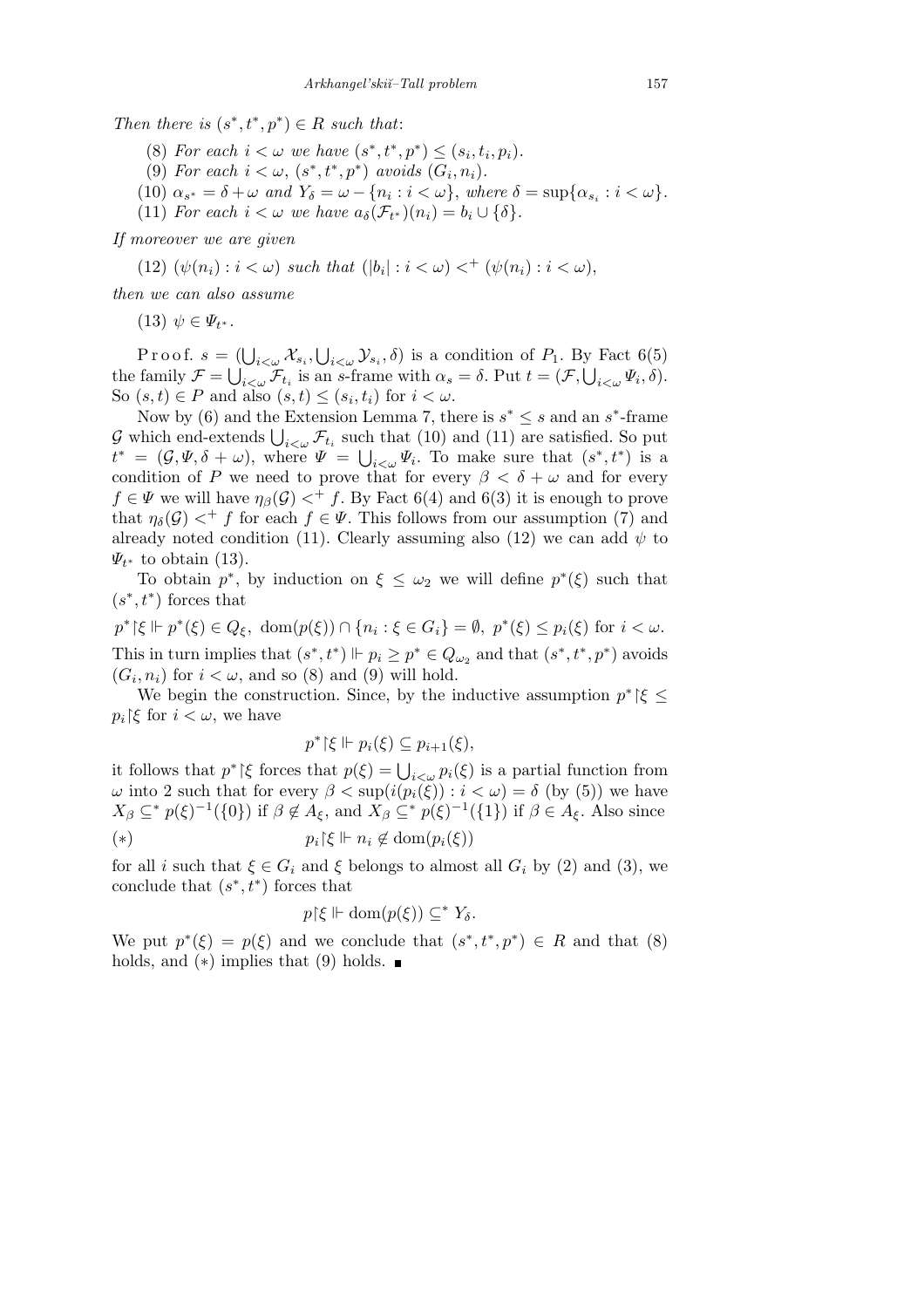Fact 17. (*CH* ) *R is a proper notion of forcing which preserves cardinals*  $and$   $R \Vdash 2^{\omega_1} = \omega_2.$ 

P r o o f. First let us show that R is proper. This could be done by appropriately modifying the argument given in [JS], since our forcing is the same except for two side conditions added to the first factor. For the benefit of the reader, we outline a somewhat different argument here which uses the machinery we have developed so far. Let  $M \prec H(\nu)$  be a countable elementary submodel for *ν* large enough and let  $r \in M \cap R$ . Let  $(D_i : i < \omega)$  be an enumeration of all predense subsets of *R* which are elements of *M*. We construct a fusion sequence  $(r_i, G_i, n_i)_{i \leq \omega}$  satisfying  $(1)$ – $(5)$  of the Fusion Lemma 16 such that  $r_0 = r$  and  $D_i$  is predense below  $r_i$ . Each  $r_i$ ,  $G_i$  is in *M*. Given  $r_{i'}$ ,  $G_{i'}$ ,  $n_{i'}$  for  $i' < i$ , in order to construct  $r_i$ ,  $G_i$ ,  $n_i$ , first choose  $G_{i+1}$  so that (2), (3) of Lemma 16 will be satisfied in the end. Now extend  $r_{i-1}$  to find  $(b_i, \beta_i, n_i)$  so that (4), (6), and (7) of the Fusion Lemma 16 will be satisfied in the end. Use Lemma 14 to get  $n_i$  so that (4) holds; simultaneously choose  $\beta_i$  so that  $\beta_i$ ,  $n_i$ , and  $b_i = a_{\beta_i}(\mathcal{F}_{t_i})(n_i)$  will satisfy (6) and (7) in the end*. . .* this may be done as in the proof of Density Lemma 11. Next use Lemma 15 repeatedly for  $\xi \in G_i$  and  $\alpha = \alpha_{s_{i-1}}$  and Lemma 11, so that the assumption (5) of Lemma 16 is satisfied.

Now we have  $r'_i \leq r'$  and  $G_1, \ldots, G_i$  and  $n_1, \ldots, n_i$  such that  $r'_i$  avoids all the sets  $(G_1, n_1), \ldots, (G_i, n_i)$  and we have taken care of the conditions (1)–(7) of Lemma 16. So now our task is to find  $r_i \leq r'_i$  avoiding  $(G_1, n_1), \ldots$  $\ldots$ ,  $(G_i, n_i)$  such that  $D_i$  is predense below  $r_i$ . For this we use repeatedly Fact 13(2) so that for the obtained condition  $r_i$ , for every  $\mu \in 2^{G_1} \times$  ${n_1} \times \ldots \times 2^{G_i} \times {n_i}$  we have  $r_i[\mu] \leq d$  for some  $d \in D_i$ . Then  $r_i$  is as required. Now the fusion  $r^*$  obtained using Lemma 16 is an  $(R, M)$ generic stronger condition than  $r$ , i.e.,  $R$  is proper. In particular,  $\omega_1$  is preserved.

In order to prove the rest of the fact, we need to prove that for every  $\eta < \omega_2$ , the forcing  $P * Q_n$  has a dense set of size  $\omega_1$ . If we know this, then we can conclude that *R* has the  $\omega_2$ -c.c. (this is well known; see, e.g., [J; Cor. 7.10]), and so cardinals are preserved. Also  $R \Vdash 2^{\omega_1} = \omega_2$  follows in the standard way. Following [BL], we say that a condition  $r = (s, t, p) \in R$ is *determined* if and only if there are sequences  $(G_i, n_i)_{i < \omega}$  and a function *f<sup>r</sup>* mapping

$$
\{(\mu,\xi)\in 2^{G_1\cap\xi}\times\{n_1\}\times\ldots\times 2^{G_k\cap\xi}\times\{n_k\}\times\{\xi\} : k<\omega, \xi\in \mathrm{supp}(p), \xi\in G_k\}
$$

into  $2<sup>{\omega}</sup>$ , and such that:

(i) supp(*r*) *⊆* S  $i<\omega$ <sup> $G_i$ </sup>. (ii) *r* avoids  $(G_i, n_i)$  for all  $i < \omega$ .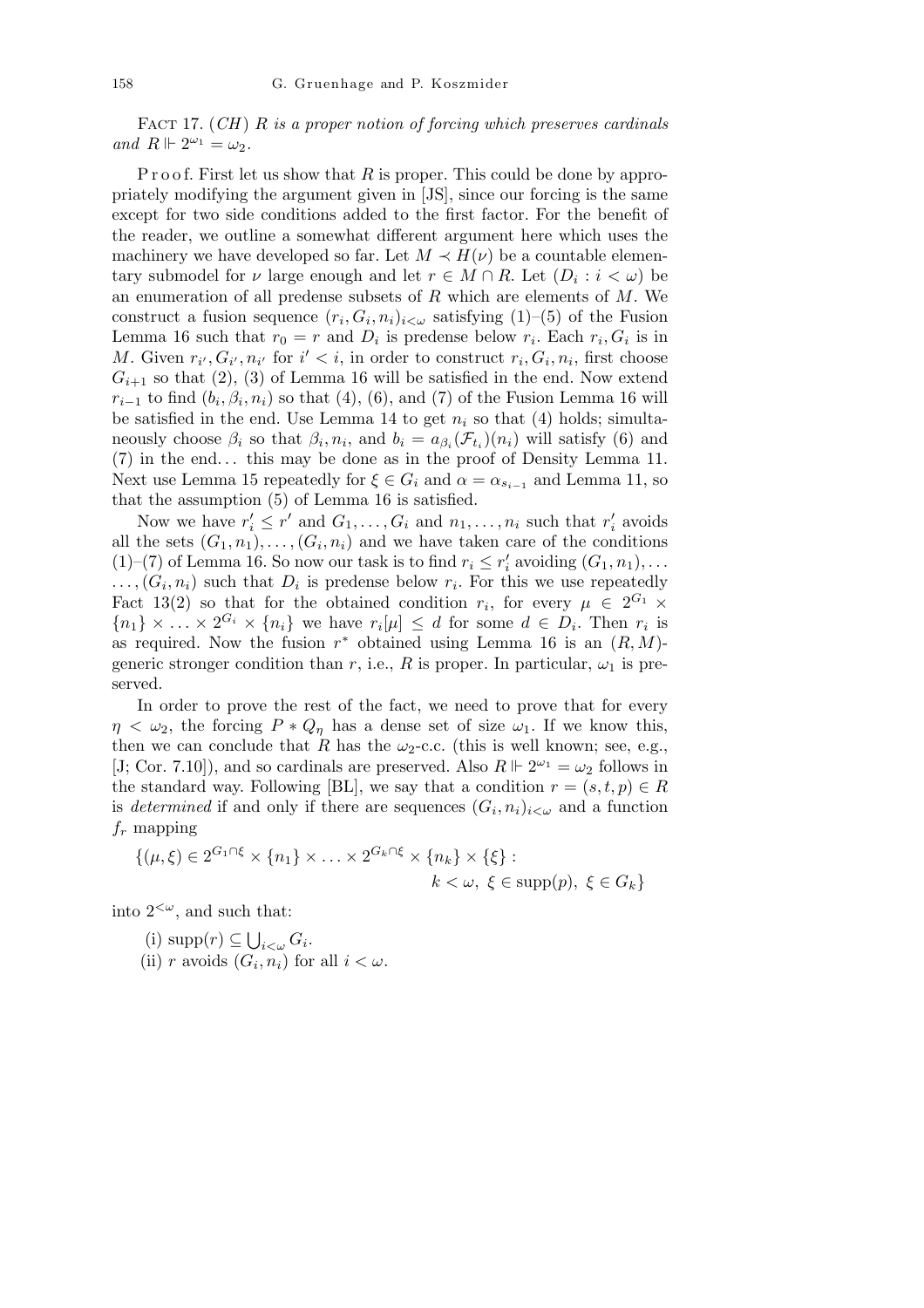(iii) For every  $\xi \in \text{supp}(p)$  such that  $\xi \in G_k$  and  $(\mu, \xi) \in \text{dom}(f_r)$  we have

$$
(s,t) \Vdash p[\mu]{\xi \Vdash p[\mu]}(\xi)\upharpoonright n_k = f_r(\mu,\xi).
$$

First we note that the collection of all determined conditions is dense in  $P * Q_n$ . To construct a determined condition below a condition  $r \in P * Q_n$ one uses Fusion Lemma 16, and at each step of the construction, one uses Lemma 14 and Fact 13(2) repeatedly, to decide the values of  $p(\xi)|n_k$ . The details are left to the reader, since they are standard.

Finally, note that if  $r_1, r_2 \in P * Q_\eta$  are determined and  $f_{r_1}$  and  $f_{r_2}$  are the same, then  $p \leq q$  and  $q \leq p$ . The proof of this fact is by induction on  $\eta \leq \omega_2$ , using Fact 13(3) and the fact that if  $\pi_1, \pi_2 \in 2^{\omega}$  are distinct then there is  $k < \omega$  such that  $\pi_1 \upharpoonright n_k \neq \pi_2 \upharpoonright n_k$ . So by CH, practically there are  $\omega_1$ determined conditions in  $P * Q_n$ , as required.  $\blacksquare$ 

PROPOSITION 18. Suppose that  $r \in R$  and  $\dot{A}$  are such that  $r \Vdash \dot{A} \subseteq \omega_1$ . *Then there are*  $r^* \leq r$  *and*  $\delta \in \omega_1$  *such that*  $r^*$  *forces that* 

$$
\forall \alpha \in \dot{A} \; \exists k \in \omega \; \forall n \in X_{\alpha} - k \; \exists \beta \in \dot{A} \cap \delta \; (n \in X_{\beta} \; \& \; m(\beta, \delta) \leq n).
$$

P r o o f. Fix a countable model  $M \prec H(\nu)$  for  $\nu$  large enough. Assume that *M* contains all relevant objects like  $r, \tilde{A}$ , and so forth. Let  $M \cap \omega_1 =$  $\delta = {\delta_i : i < \omega}$  and  $M \cap \omega_2 = {\varrho_i : i < \omega}$ .

We will construct a few sequences which will yield the extension *r <sup>∗</sup>* witnessing the hereditary Lindelöf property at  $\dot{A}$ . The sequences are:

- (1)  $r_i = (s_i, t_i, p_i)$  for  $i < \omega$  are conditions in *R*.
- $(2)$   $(G_i : i < \omega) \subseteq [M \cap \omega_2]^{<\omega}.$
- $(3)$   $(n_i : i < \omega) \subseteq \omega$ .
- $(4)$   $(b_i : i < \omega) \subseteq [\delta]^{<\omega}.$
- (5)  $(\psi(n_i): i < \omega) \subseteq \omega$ .

We will construct these sequences so that the assumptions of the Fusion Lemma will be satisfied, which will then be applied to obtain the desired extension. The sequences will be constructed in *V*. Each term will be constructed in *M*, we will leave *M* for *V* only to acquire knowledge about next terms of  $\{\delta_i : i < \omega\}$  and  $\{ \varrho_i : i < \omega \}$ , so that the obtained sequences diagonalize formulas over *M*. The construction will be carried out by induction on  $i < \omega$ , hence the main steps will be executed in M. The input of each step is an element of *M* and by elementarity of *M* we can assume that the output is an element of *M*.

Let  $t_i = (\mathcal{F}_i, \alpha_i, \Psi_i)$  and fix some enumeration  $\Psi_i = (\psi_i^l : l < \omega)$ . Fix some enumeration  $\{\xi_k^j\}$  $k<sup>j</sup>$  :  $k < \omega$ } = supp $(p_j)$ . At each  $i < \omega$  the *i*th terms of the above sequences are required to satisfy the following conditions:

To satisfy conditions  $(1)$ – $(5)$  of the Fusion Lemma: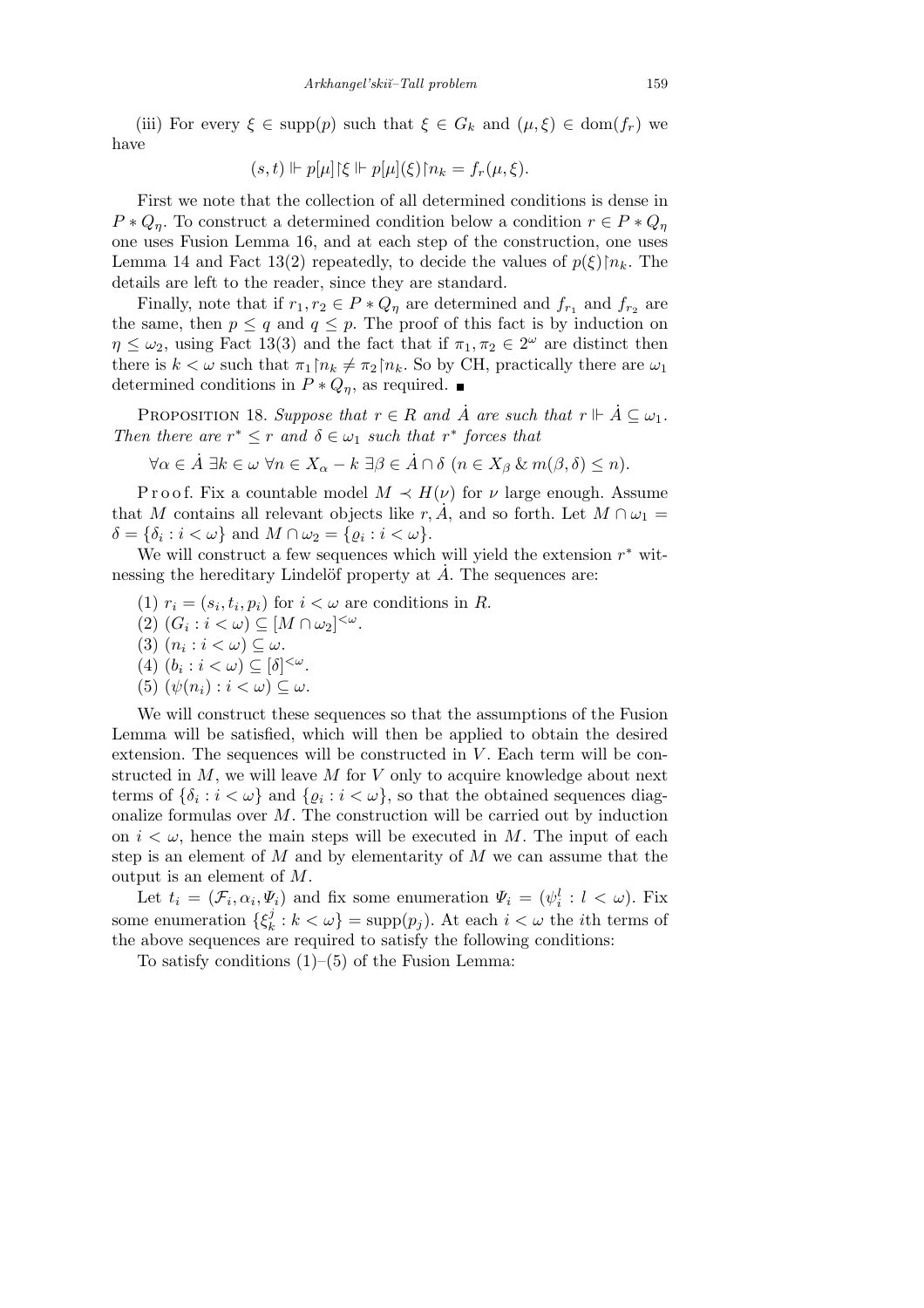$(6)$   $r_i = (s_i, t_i, p_i) \in R$  and  $r_{i+1} \leq r_i$ .  $(7)$   $\varrho_i \in G_i$ .  $(8)$   $G_i \subseteq G_{i+1}$ . (9)  $r_i$  avoids  $(G_{i'}, n_{i'})$  for  $i' \leq i$ . (10) The condition  $(s_i, t_i)$  forces that

$$
\forall \xi \in G_i \ [p_i|\xi \Vdash \alpha_{s_i} \leq i(p_{i+1}(\xi)) \leq \alpha_{s_{i+1}}].
$$

To make sure condition (6) of the Fusion Lemma, i.e., the assumptions of the Extension Lemma 7 are satisfied:

 $(11)$   $b_i$  ⊆  $b_{i+1}$ . (12) There is  $\beta_i < \delta$  such that  $a_{\beta_i}(\mathcal{F}_{s_i})(n_i) = b_i$ . (13)  $\beta_i > \delta_i$ , and  $\beta_i > \beta_{i'}$  for  $i' < i$ . (14)  $s_i \Vdash n_i \notin Y_{\alpha_{s_{i'}}}$  for  $i' < i$ .  $(15)$   $n_i - |b_i| > i$ , and  $n'_i - |b_{i'}|$  for  $i' < i$ .

To make sure that condition (12) of the Fusion Lemma holds:

 $(16)$   $\psi(n_i) - |b_i| > i.$ 

To make sure that condition (7) of the Fusion Lemma holds:

 $(17)$   $\psi^{i''}_{i'}$  $b_i^{i''}(n_i) - |b_i| > i$  for  $i', i'' < i$ .

To make the proof of the hereditary Lindelöf property work:

 $(18)$   $r_i$  forces that: If

$$
\alpha \in \dot{A} \& n_i \in X_\alpha \& a_\alpha(\mathcal{F})(n_i) \supseteq b_i
$$

and

$$
\forall \beta \in \dot{A} \ (n_i \in X_\beta \Rightarrow \beta \notin b_i)
$$

then

$$
\eta_{\alpha}(\mathcal{F})(n_i) > \psi(n_i).
$$

So suppose we are at stage  $i \in \omega$ , that is, we are given  $r_i$ ,  $G_i$ ,  $n_i$ ,  $b_i$ ,  $\psi(n_i)$ and we are aiming at constructing  $r_{i+1}, G_{i+1}, n_{i+1}, b_{i+1}, \psi(n_{i+1})$ . In order to do so we will be applying the following lemma, in which  $\mathcal{F}, Y_{\alpha}$ 's, and  $X_{\alpha}$ 's denote the generic frame, the elements of the generic tower, and the elements of the generic almost disjoint family.

LEMMA 19. *Suppose we are given*  $r = (s, t, p) \in R$  and  $G_1, \ldots, G_i, G_{i+1} \in R$  $[\omega_2]^{<\omega}, b \in [\alpha_t]^{<\omega}$  and  $n_1, \ldots, n_i \in \omega$ , an integer-valued function f, an *integer l and an infinite set X such that*:

- $(x)$   $X \subseteq \omega Y_{\max(b)}$ .
- (b)  $(s, t, p)$  *avoids*  $(G_1, n_1), \ldots, (G_i, n_i), (G_{i+1}, X)$ .
- (c)  $(s, t)$  *forces that for every*  $\beta \in \omega_1$  *we have*  $\eta_\beta(\mathcal{F}) <^+ f$ .

*Then there are*  $r' = (s', t', p') \leq r$  *and*  $j \in X$  *and c such that:*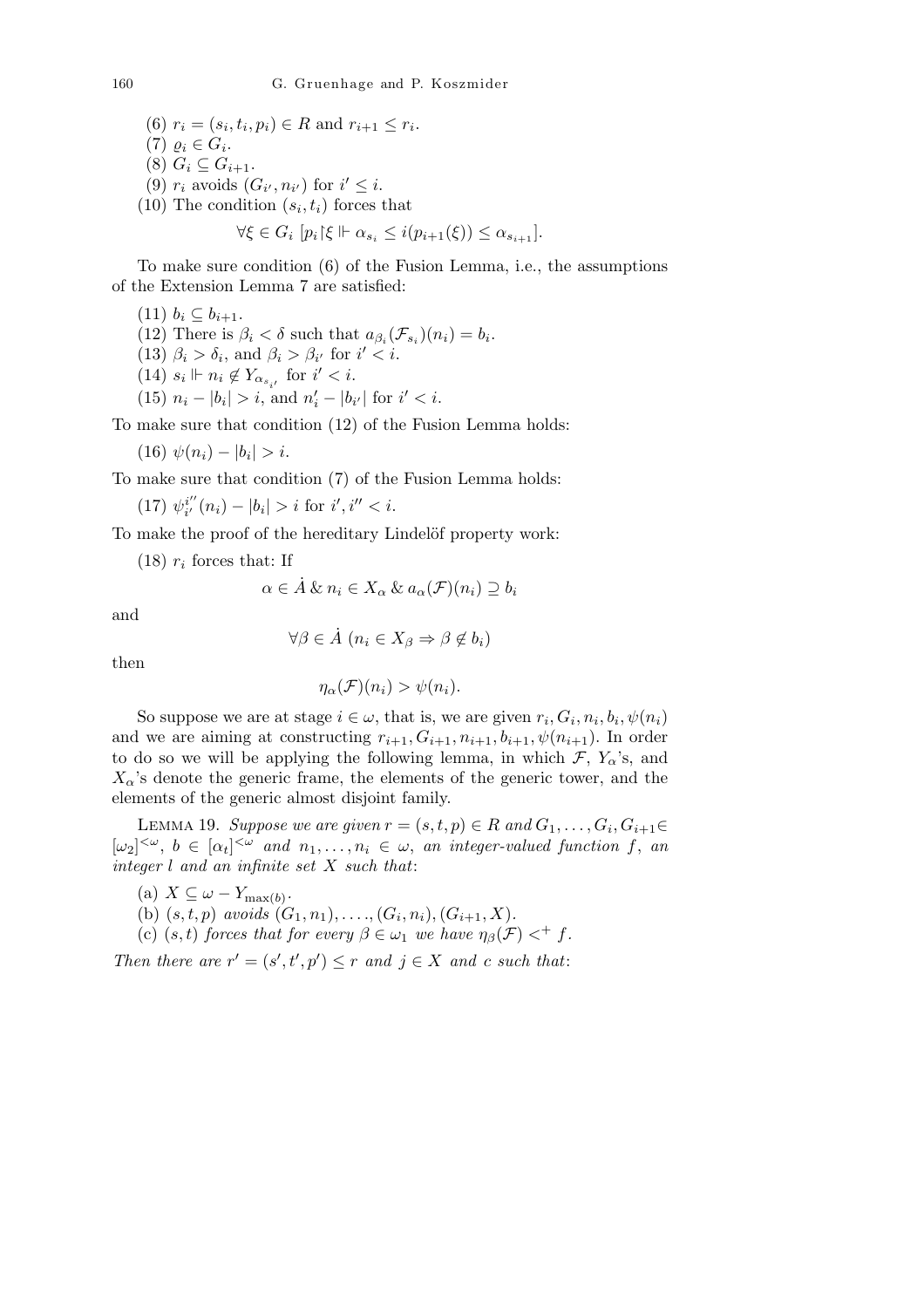\n- (d) 
$$
b \subseteq c = a_{\max(c)}(\mathcal{F}_{t'})(j).
$$
\n- (e)  $r'$  avoids  $(G_1, n_1), \ldots, (G_i, n_i), (G_{i+1}, j).$
\n- (f)  $r'$  forces that: If
\n

 $\alpha \in \mathring{A} \& \jmath \in X_\alpha \& \alpha_\alpha(\mathcal{F})(j) \supseteq c$ 

*and*

$$
\forall \beta \in \dot{A} \ (j \in X_{\beta} \Rightarrow \beta \notin c)
$$

*then*

$$
\eta_{\alpha}(\mathcal{F})(j) > l + |c|.
$$

 $(g) |c| < f(j).$ 

Proof. We may assume that  $b \subseteq a_{\max(b)}(\mathcal{F}_t)(j)$  for all  $j \in X \subseteq \omega$ *Y*<sub>max(*b*)</sub> by taking *j* ∈ *X* large enough (by 6(2)).

Put  $m_0 = 2^{|G_1|} + \ldots + 2^{|G_{i+1}|}$ . We will construct sequences  $\langle r(j) \rangle_{j \in X}$ and  $\langle c(j) \rangle_{j \in X}$  satisfying:

(h) 
$$
r(j) \leq (s, t, p)
$$
 and  $r(j)$  avoids  $(G_1, n_1), \ldots, (G_i, n_i), (G_{i+1}, j)$ . (i)  $c(j) \in (\mathcal{F}_{t(j)})_j$  and  $c(j) \supseteq b$ .

For an appropriate *j* we will in the end put  $r' = r(j)$  and *c* an appropriate subset of  $c(i)$ .

Given  $j \in X$  the construction of  $r(j)$  and  $c(j)$  takes  $m_0+1$  steps. In each step  $1 \leq k \leq m_0 + 1$  we produce  $r(k, j)$  satisfying (h) and  $\gamma(k, j)$ ,  $c(k, j)$ and  $\mu(k, j)$  such that:

 $\gamma(0, j) = \max(b) \leq \gamma(1, j) \leq \ldots \leq \gamma(m_0, j) \leq \max(c(j)) = \gamma(m_0 + j)$ 1, *j*) such that the above  $\gamma$ 's are elements of *c*(*j*).

(k)  $c(k, j) = a_{\gamma(k,j)}(\mathcal{F}_{t(k,j)})(j).$ 

(l)  $\mu(1, j), \ldots, \mu(m_0, j)$  are distinct elements of  $2^{G_1} \times \{n_1\} \times \ldots \times 2^{G_i} \times$  ${n_i} \times 2^{G_{i+1}} \times \{j\}.$ 

In the beginning, before the first step, we put  $r(0, j) = (s, t, p), \gamma(0, j) =$ max(b),  $c(0, j) = b$ . To find the next  $r(k + 1, j)$ ,  $\gamma(k + 1, j)$ ,  $c(k + 1, j)$ ,  $\mu(k+1, j)$  for  $k+1 \leq m_0$ , we consider several cases.

Case 1: *There is*  $r'(k+1, j)$  *in R satisfying* (h) *and such that there exists some*  $\mu(k+1,j) \notin \{\mu(1,j), \ldots, \mu(k,j)\}$  *such that* 

$$
r'(k+1,j)[\mu(k+1,j)] \nVdash \forall \beta \in \dot{A} \ (j \in X_{\beta} \Rightarrow \beta \notin c(k,j)).
$$

In this case apply Fact 13 to find  $r(k + 1, j)$  satisfying (h) such that  $r(k+1, j)[\mu(k+1, j)]$  forces that there is  $\beta \in A \cap c(k, j)$  such that  $j \in X_{\beta}$ , and put  $\gamma(k+1,j) = \gamma(k,j)$ .

Case 2: *Case* 1 *does not hold and for each*  $\mu \notin {\mu(1, j), \ldots, \mu(k, j)}$ ,  $r(k, j)[\mu]$  *forces that* 

$$
\forall \beta \in \dot{A} \ (j \in X_{\beta} \Rightarrow c(k, j) \not\subseteq a_{\beta}(\mathcal{F})(j)).
$$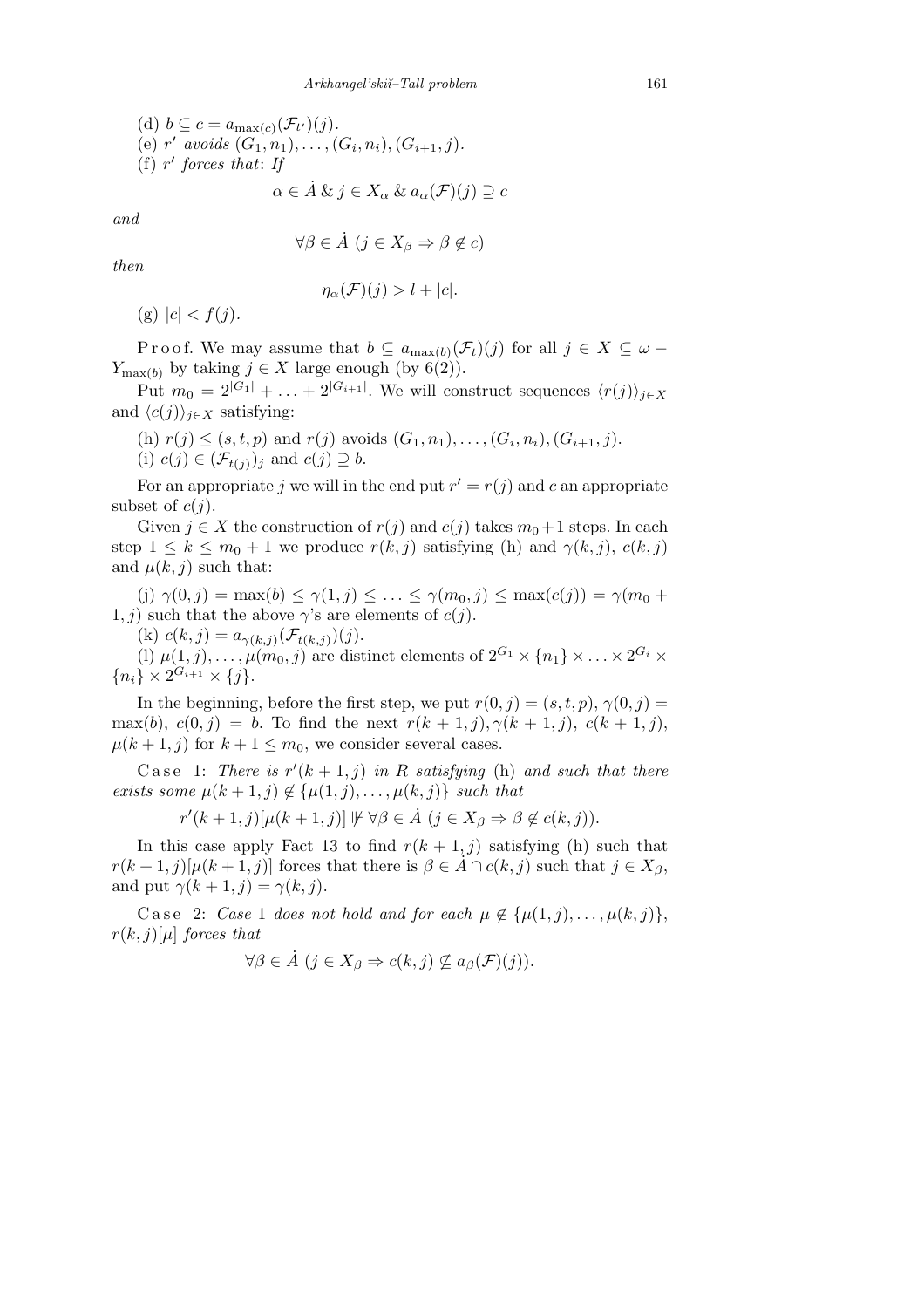In this case we choose some  $c(j + 1, k) \in (\mathcal{F}_{t(j,k)})_j$  including  $c(j, k)$  and we put  $r(k + 1, j) = r(k, j)$ .

Case 3: *Cases* 1 *and* 2 *do not hold.* 

Choose  $\gamma(k+1, j)$  for which there exists  $\mu \notin {\mu(1, j), \ldots, \mu(k, j)}$  such that there is  $r(k+1, j)$  satisfying (h) such that  $r(k+1, j)[\mu]$  forces that

$$
\gamma(k+1,j)\in \dot{A}\ \&\ j\in X_{\gamma(k+1,j)}\ \&\ c(k,j)\subseteq a_{\gamma(k+1,j)}(\mathcal{F}_{t(k+1,j)})(j).
$$

The choice is done so that the value of  $\eta_{\gamma(k+1,j)}(\mathcal{F}_{t(k+1,j)})(j)$  is minimal. We put  $\mu(k+1, j) = \mu$  as above and  $c(k+1, j)$  such that (k) is satisfied.

Since at each step we consider less  $\mu$ 's than in the previous step, the construction will terminate in  $m_0 + 1$  steps, since there are only  $m_0$  many sequences in  $2^{G_1} \times \ldots \times 2^{G_{i+1}}$ . In the last,  $(m_0 + 1)$ th step we find some  $c(m_0 + 1, j) = c(j) \in (\mathcal{F}_{t(m_0, j)})_j$  and  $\gamma(m_0 + 1, j)$  satisfying (j) and (k) and  $r(j) = r(m_0, j).$ 

First let us argue that  $r(j)$  forces that for each  $0 \leq k \leq m_0$ , if

(m) 
$$
\alpha \in \dot{A} \& j \in X_{\alpha} \& c(k, j) \subseteq a_{\alpha}(\mathcal{F})(j)
$$

and

$$
\forall \beta \in \dot{A} \ (j \in X_{\beta} \Rightarrow \beta \notin c(k, j)),
$$

then

(o) 
$$
\eta_{\alpha}(\mathcal{F})(j) \geq \eta_{\gamma(k+1,j)}(\mathcal{F})(j).
$$

By Fact  $13(3)$  it is enough to note that this is forced by the conditions of the form  $r(k', j)[\mu(k', j]$  for  $1 \leq k' \leq m_0$  (since by (l), the  $\mu$ 's are distinct and there are enough of them). This is proved in different ways depending on the relationship between  $k$  and  $k'$ .

Case  $k = k'$ . Since  $k' \geq 1$ , suppose that we are at the stage when we are given  $c(k-1, j)$ ,  $r(k-1, j)$ ,  $\gamma(k-1, j)$ , and  $\mu(k, j)$ ,  $c(k, j)$ ,  $r(k, j)$ ,  $\gamma(k, j)$ are chosen according to the above algorithm. If at this stage we are in Case 1, then  $r(k, j)[\mu(k, j)]$  forces that there is  $\beta \in c(k-1, j)$  such that  $j \in X_{\beta}$ , thus (n) is false (because the *c*'s are increasing) so "(m)  $\&$  (n)  $\Rightarrow$  (o)" is true. If we are in Case 2,  $r(k, j)[\mu(k, j)]$  forces that (m) is false, so again "(m) & (n)  $\Rightarrow$  (o)" is true. Finally, if we are in Case 3 and  $r(k, j)[\mu(k, j)]$  does not force "(m) & (n)  $\Rightarrow$  (o)", then there is  $r'(k, j) \leq r(k, j)$  satisfying (h) and forcing its negation. The negation of (n) cannot be forced because we would be in Case 1, not Case 3. By the description of Case 3,  $r(k, j)[\mu(k, j)]$  forces that (m) holds, so  $r'(k, j)[\mu(k, j)]$  forces that there is  $\alpha$  as in (m) but (o) fails for this  $\alpha$ . This contradicts the minimality of  $\eta_{\gamma(k,j)}(\mathcal{F})(j)$ .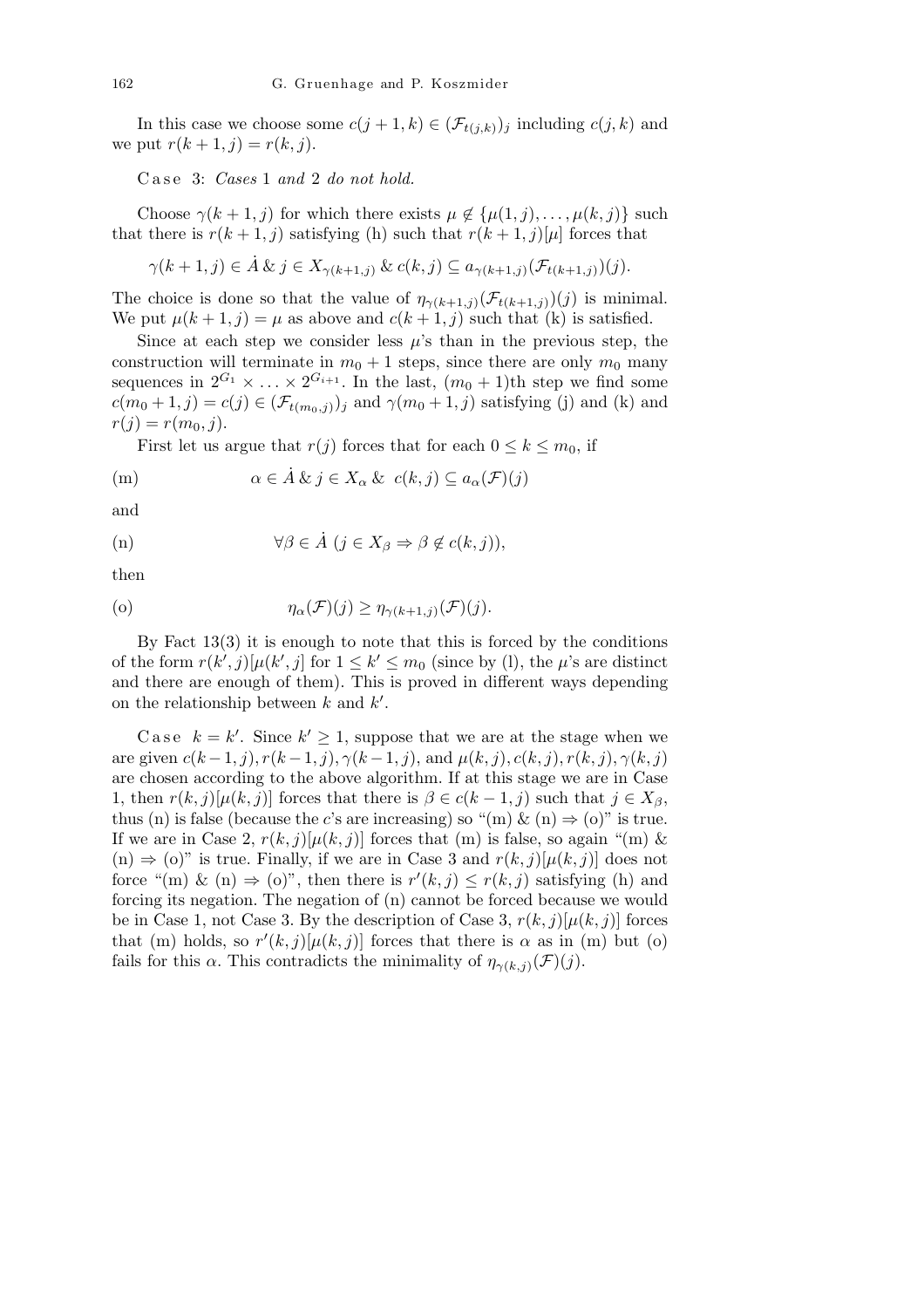Case  $k' < k$ . If at the stage at which we are constructing  $c(k', j)$  we are in Case 1 or Case 3, this means that

$$
r(k',j)[\mu(k',j)] \Vdash \exists \beta \in \dot{A} \; [j \in X_{\beta} \& \beta \in c(k',j)],
$$

and since  $c(k', j) \subseteq c(k, j)$  we conclude that  $r(k', j)[\mu(k', j)]$  forces that (n) is false, so "(m)  $\&$  (n)  $\Rightarrow$  (o)" is true. If at this stage we are in Case 2, then note that we are in Case 2 in all the following stages, in particular in the stage when objects with the subscript *k* are constructed, and note that in this situation we put  $c(k, j) = c(k + 1, j) = \ldots = c(k', j)$  (because  $c(k', j) \in (\mathcal{F}_{t(k', j)})_j$ , thus the formulas (m), (n), (o) are the same for *k* and  $k'$  and so the proof is the same as for  $k = k'$ .

Case  $k < k'$ . We can assume that at the stage when we construct  $r(k+1,j)$ ,  $c(k+1,j)$ ,  $\gamma(k+1,j)$  we are not in Case 1 because if it happens then  $c(k, j) = c(k + 1, j)$  and we may assume that we are considering the next stage, and if  $k + 1 = k'$  we are done by the first case. If any extension of  $r(k', j)[\mu(k', j)]$  forces that (m) is true, then we are not in Case 2. So we can assume that we are in Case 3 at this stage. Now if any extension of the above condition forces that (o) is false, it contradicts the choice of  $\mu(k, j)$ which is chosen from outside  $\{\mu(1, j), \ldots, \mu(k-1, j)\}\$  (so,  $\mu(k', j)$  is eligible) so that  $\gamma(k, j)(\mathcal{F})(j)$  is minimal.

This completes the proof of the fact that  $r(j, m_0) \leq r(j)$  forces the implication "(m)  $\&$  (n)  $\Rightarrow$  (o)". So the (f) part of the statement of the lemma holds for all  $j \in X$  and  $r' = r(j)$  if  $l + |c(k, j)| < \eta_{\gamma(k+1, j)}(\mathcal{F})(j)$ , if we put  $c = c(k, j)$ .

Now to satisfy (g) of the statement of the lemma, and make sure that  $|l + |c(k, j)| < \eta_{\gamma(k+1, j)}(\mathcal{F})(j)$ , we look for a nice  $j_0 \in X$ , namely such that there is  $k_0 \leq m_0$  such that  $r(j_0)$  forces that

$$
|c(k_0, j_0)| < f(j_0) \& |\eta_{\gamma(k_0+1, j_0)}(\mathcal{F})(j_0) - \eta_{\gamma(k_0, j_0)}(\mathcal{F})(j_0)| > l.
$$

A *j*<sup>0</sup> and *k*<sup>0</sup> like this can be found. To see this, first note that

$$
c(j) \cap (\max(b) + 1) = a_{\max(b)}(\mathcal{F}_{t(j)})(j) = a_{\max(b)}(\mathcal{F}_t)(j).
$$

Since  $|c(j)| = j$  and  $\eta_{\max(b)}(\mathcal{F}_t) <^+$  Id (recall Fact 6(2)),  $|c(j) - c(j) \cap$  $(\max(b) + 1)$  increases with *j*. Also,  $f(j) - \eta_{\max(b)}(\mathcal{F}_t)(j)$  increases with *j*. So choose  $j_0$  large enough so that both of these numbers are greater than  $(m_0 + 1) \cdot l$ . Then since  $\gamma(0, j_0) = \max(b)$  and  $\gamma(m_0 + 1, j_0) = \max(c(j_0)),$ for some *k* we must have  $|\eta_{\gamma(k+1,j_0)}(\mathcal{F})(j_0) - \eta_{\gamma(k,j_0)}(\mathcal{F})(j_0)| > l$ , and if we let  $k_0$  be the least such  $k$  we will have  $|c(k_0, j_0)| < f(j_0)$  as well.

Once we have these  $j_0$  and  $k_0$  put

$$
c = c(k_0, j_0), \quad j = j_0, \quad r' = r(j_0).
$$

Now (g) holds and *r'* forces that  $\eta_{\gamma(k_0+1,j_0)}(j_0) > \eta_{\gamma(k_0,j_0)}(j_0) + l = |c| + l$ .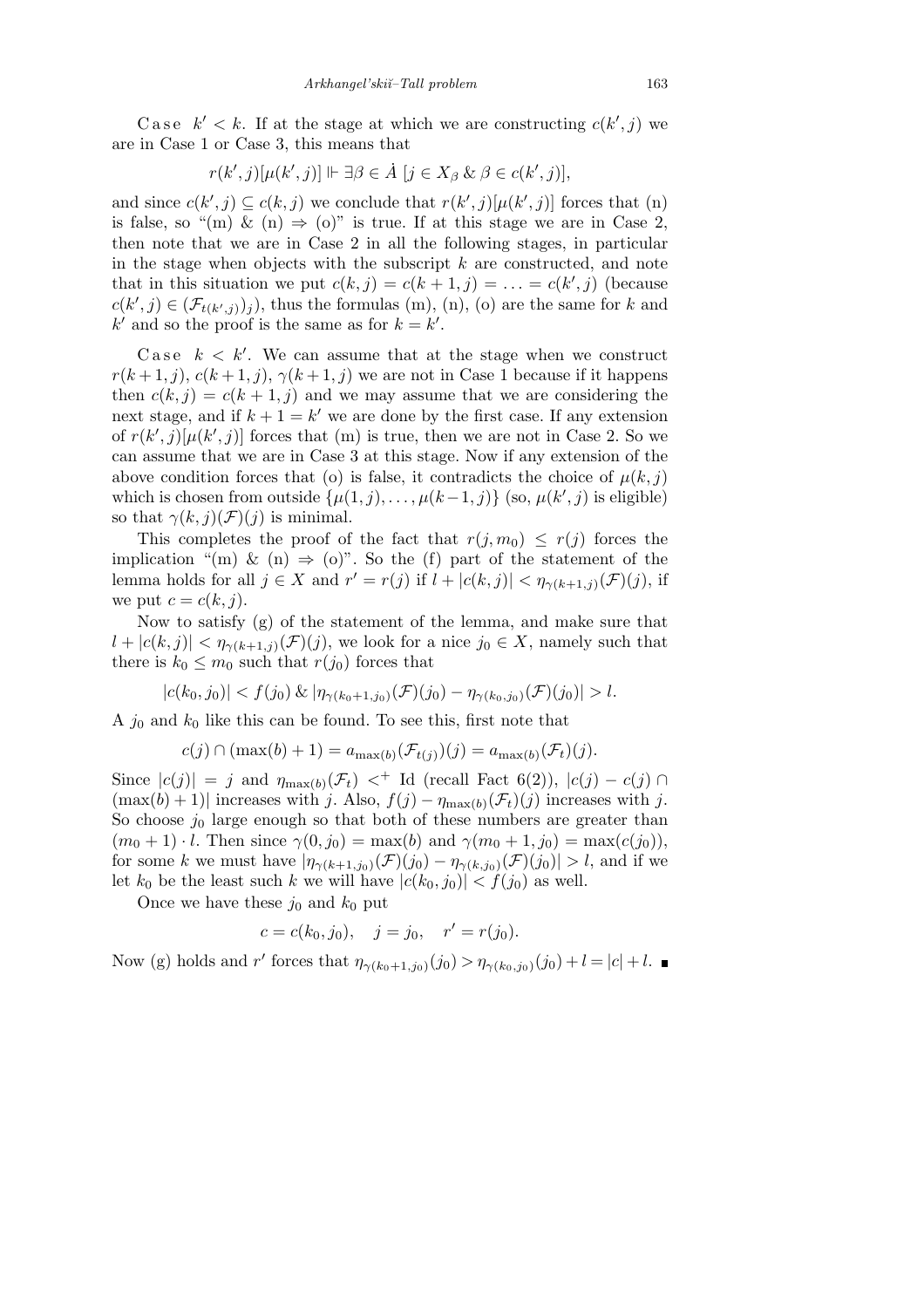*Continuation of the proof of Proposition* 18*.* Now let us see how Lemma 19 is used to construct the next elements of our sequence  $(r_i, n_i, G_i)$  $(b_i, \beta_i)_{i \leq \omega}$ . First find  $G_{i+1}$  such that (7) and (8) are satisfied. Now apply Lemma 14 for  $\alpha$  which is bigger than  $\alpha_{s_1}, \ldots, \alpha_{s_i}, \delta_{i+1}, \beta_1, \ldots, \beta_i = \max(b_i)$ and for  $r = r_i$ . This lemma gives  $\alpha_0 > \alpha$ ,  $m < \omega$  and  $r' = (s', t', p') \le r = r_i$ as in the statement of Lemma 14. By the choice of  $\alpha$  we can assume (increasing *m* if necessary) that

$$
(Y_{\alpha_{s_1}} \cup \ldots \cup Y_{\alpha_{s_i}} \cup Y_{\max(b_i)}) - m \subseteq Y_{\alpha'}^{s'}
$$

and that the following function is nonnegative for  $j \in X = \omega - (Y^{s'}_{\alpha'} \cup m)$ :

$$
f(j) = \min{\{\phi(j) - (i+1) - (\max\{i' - |b_{i'}| : i' < i+1\}) : \phi \in \Phi \& j \in \text{dom}(\phi)\},\}
$$

where  $\Phi = {\psi_1^1, \ldots, \psi_i^1, \ldots, \psi_1^i, \ldots, \psi_i^i, \text{Id}}$ . Now note that  $r = r_0, G_1, \ldots$  $\ldots, G_i, G_{i+1}, b = b_i \cup \{\delta_{i+1}\}, n_1, \ldots, n_i$ , the function *f* and  $l = i + 1$ and  $X = \omega - (Y_{\alpha'}^{s'} \cup m)$  satisfy the assumptions of Lemma 19. Indeed, (a) follows from the choice of  $m$ , (b) follows from the properties of  $r'$  and  $\overline{X}$ obtained by Lemma 14, and (c) follows from the fact that  $\psi_i^{i'}$  $\psi_i^{i'} \in \Psi_{t_i}$  for  $i', i'' < i + 1$ . So apply Lemma 19 and find  $r_{i+1} \leq r'$  such that condition (10) is satisfied (using the Density Lemma 15), and put  $n_{i+1} = j, b_{i+1} = j$  $c, \beta_{i+1} = \max(b_{i+1}), \psi(n_{i+1}) = |b_{i+1}| + (i+1).$ 

We have to check that conditions  $(6)$ – $(18)$  are satisfied. Conditions  $(6)-(8)$  already follow from the choice of  $G_{i+1}$ ,  $(9)$  follows from (e) of Lemma 19, and the choice of  $r_{i+1}$ . Condition (10) follows from the choice of  $r_{i+1}$ . Conditions (11) and (12) follow from (d) of Lemma 19, condition (13) follows from the choice of *b* and condition (d) of Lemma 19. Condition (14) follows from the choice of *m* and *X*. Condition (15) follows from the fact that  $f(n_{i+1}) \leq n_j - (n'_i - |b_{i'}|), n_i$  for  $i' < i+1$ , so by (g) of Lemma 19, we have  $|b_{i+1}| < f(n_{i+1})$  so

$$
n_{i+1} - |b_{i+1}| > n'_i - |b_{i'}|, i+1
$$

for  $i' < i+1$ . Condition (16) follows from the definition of  $\psi(n_{i+1})$ . Condition (17) follows from the fact that  $f(n_{i+1}) \leq \psi_i^{i''}$  $i''$ <sub>*i'*</sub> (*n*<sub>*i*+1</sub>) − (*i*+1) for  $i''$ ,  $i' < i+1$ , so by (g) of Lemma 19, we have  $|b_{i+1}| < f(n_{i+1})$ . Condition (18) follows from (f) of Lemma 19.

Now suppose we have constructed the sequence  $(r_i, G_i, n_i, b_i, \beta_i)_{i < \omega}$  satisfying (1)–(18). By (6)–(10) the  $(r_i, G_i, n_i)_{i < \omega}$  satisfies the assumptions  $(1)$ –(5) of the Fusion Lemma, and by  $(11)$ – $(17)$  the assumptions  $(6)$ ,  $(7)$ , and (12) of the Fusion Lemma are also satisfied. Thus we deduce the existence of  $r^* = (s^*, t^*, p^*)$  satisfying (8)–(11) and (13). Now suppose  $r'' \leq r^*$ forces that  $\alpha \in \mathring{A} - \delta$ . We will extend  $r''$  so that the obtained extension satisfies the statement of Proposition 18.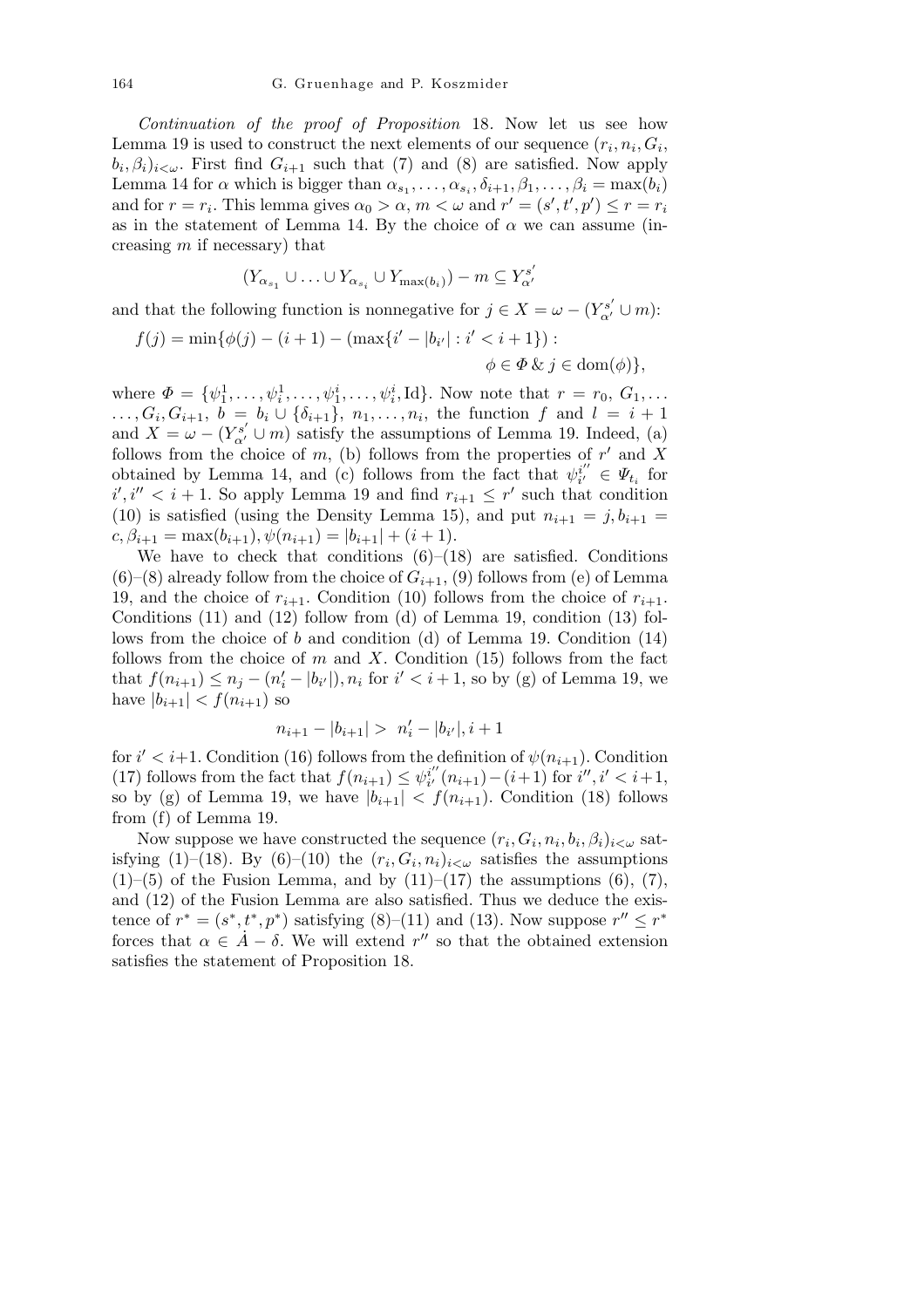The only thing we require from the extension  $r^{**} \leq r''$  is that it decides  $k \in \omega$  such that:

- (p)  $X_{\alpha}^{r^{**}} k \subseteq \omega Y_{\delta}^{r^{**}}$ *δ* .
- $(\text{r})$   $\eta_{\alpha}(\mathcal{F})(n) < \psi(n)$  for  $n \in X_{\alpha}^{r^{**}} k$ .

Note that by  $(p)$ ,  $\psi(n)$  in the condition  $(r)$  is defined. We will show that for each  $n \in X_{\alpha}^{r^{**}} - k$  we have

$$
r^{**} \Vdash \exists \beta \in \dot{A} \cap \delta \ \ [n \in X_{\beta} \& m(\beta, \delta) \leq n].
$$

Since  $r^{**} \leq r^*$ , we have  $\omega - Y_{\delta}^{r^{**}} = \{n_i : i < \omega\}$ , so for  $n \in X_{\alpha}^{r^{**}} - k$  find *i*  $\lt \omega$  such that  $n = n_i$  (using (p)), and apply property (18) for  $r^{**} \leq r^* \leq$ *ri* , to conclude that *r ∗∗* forces that either

$$
\forall \beta \in \dot{A} \ (n \in X_{\beta} \Rightarrow \beta \notin b_i)
$$

is false, or

$$
\eta_{\alpha}(\mathcal{F}_{r^{**}})(n) > \psi(n)
$$

holds. This is because the first displayed formula of condition (18) is true by Fact 6(3) because  $n > m(\delta, \alpha)$  and  $\mathcal{F}_n$  covers both  $\beta$  and  $\alpha$  (by the choice of *n*), so  $a_{\alpha}(\mathcal{F})(n) \cap \delta = a_{\delta}(\mathcal{F})(n) \cap \delta = b_i$ .

By (r), the second of the above displayed formulas is false, so *r ∗∗* forces that there is  $\beta \in \mathring{A}$  such that  $n \in X_\beta$  and  $\beta \in b_i$ . In particular,  $\beta < \delta$ , and by the definition of the function *m* and by (12) we have  $m(\beta, \delta) \leq n$ , as required in the statement of Proposition 18.

Proof of Proposition 2. Let  $\hat{H}$  be a *P*-name for a generic filter in *R*. Consider the *R*-names

$$
\mathcal{X} = \bigcup \{ \mathcal{X}_s : (s, \emptyset, \emptyset) \in H \}, \quad \mathcal{F} = \bigcup \{ \mathcal{F}_t : \exists s \in P_1 \; [(s, t, \emptyset) \in H] \}.
$$

We claim that Proposition 2 is witnessed by  $\mathcal X$  and  $\Sigma(\mathcal F)$  (see Definition 8). To verify condition (i) of the proposition, note that for each  $R$ -name  $\dot{A}$  for a subset of  $\omega_1$  there is a stage  $\zeta < \omega_2$  of the iteration  $\dot{Q}_{\omega_2}$  such that  $\dot{A} = \dot{A}_{\xi}$ . Using a density argument we conclude that

$$
\dot{u} = \bigcup \{ n \in \omega : p(\xi)(n) = 1, \ \exists (s, t) \in P \ [(s, t, p) \in \dot{H}] \}
$$

satisfies condition (i) of Proposition 2.

To get condition (ii), note that it is implied by the definition of  $\Sigma(\mathcal{F})$ , for if  $\alpha \neq \alpha'$ , then the last terms of  $\sigma_{\alpha,n}$  and  $\sigma_{\alpha',n'}$  differ, as they are  $\alpha$  and  $\alpha'$  themselves respectively, thus  $\sigma_{\alpha,n} \neq \sigma_{\alpha',n'}$ .

To conclude the last hereditary Lindelöf property, apply the Reduction Lemma 9, and Proposition 18, to  $\mathcal{X}$ .